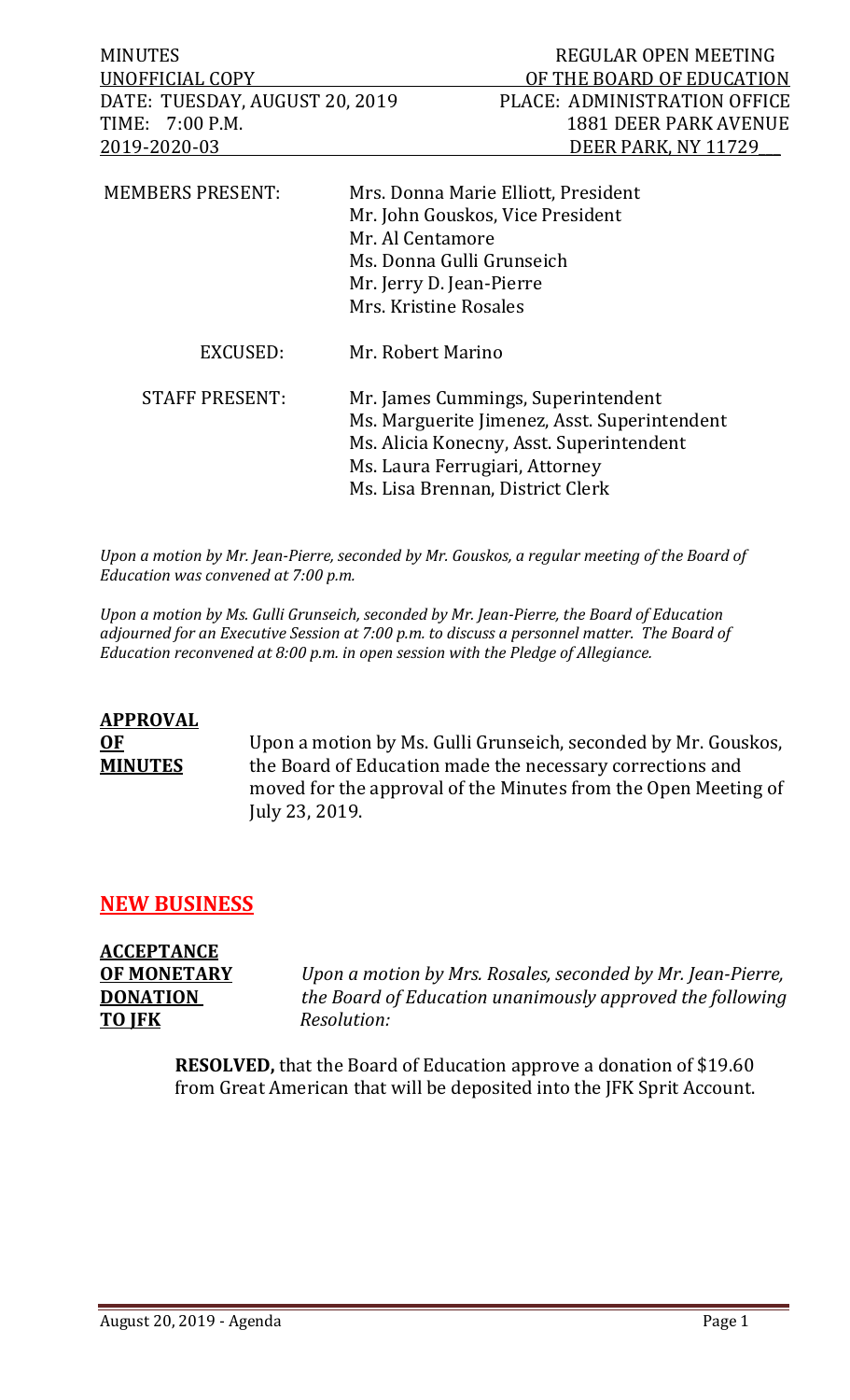**DONATION TO** *Upon a motion by Mrs. Elliott, seconded by Mrs. Rosales,*  **SOCIAL SKILLS** *the Board of Education unanimously approved the following* 

> **RESOLVED,** that the Board of Education approve the donation of a sofa and loveseat to be used in the Special Education Social Skills room at Abraham Lincoln Building.

# **DISPOSAL OF**

**EQUIPMENT AT** *Upon a motion by Mr. Gouskos, seconded by Ms. Gulli*  **HIGH SCHOOL** *Grunseich, the Board of Education unanimously approved the following Resolution:*

**RESOLVED,** that the Board of Education approve the disposal of:

- Pace clocks from the HS pool that are in disrepair and parts are obsolete
- 2 Whirlpool ovens from the HS FACS Room

# **INSTITUTIONS** *Resolution:*

**APPOINTMENT** *Upon a motion by Mr. Centamore, seconded by Mr. Jean-***OF BANKING** *Pierre, the Board of Education approved the following* 

# *MR. GOUSKOS - ABSTAINED*

**RESOLVED,** that the Board of Education approve the following banks as Official Bank Depositories to remain competitive with interest rates for the Deer Park Union Free School District. These are in addition to those previously approved on July 9, 2019.

- Sterling National Bank
- Flushing Bank

# **INCREASE**

**TO BUDGET** *Upon a motion by Mrs. Rosales, seconded by Ms. Gulli* **USING** *Grunseich, the Board of Education unanimously approved* **RESERVES** *the following Resolution:*

> **RESOLVED**, that the Board of Education approve an increase to the budget by \$200,000 in the workers compensation budget code for unforeseen expenditures. \$200,000 will be transferred from the Workers Compensation Reserve with no increase to the tax levy.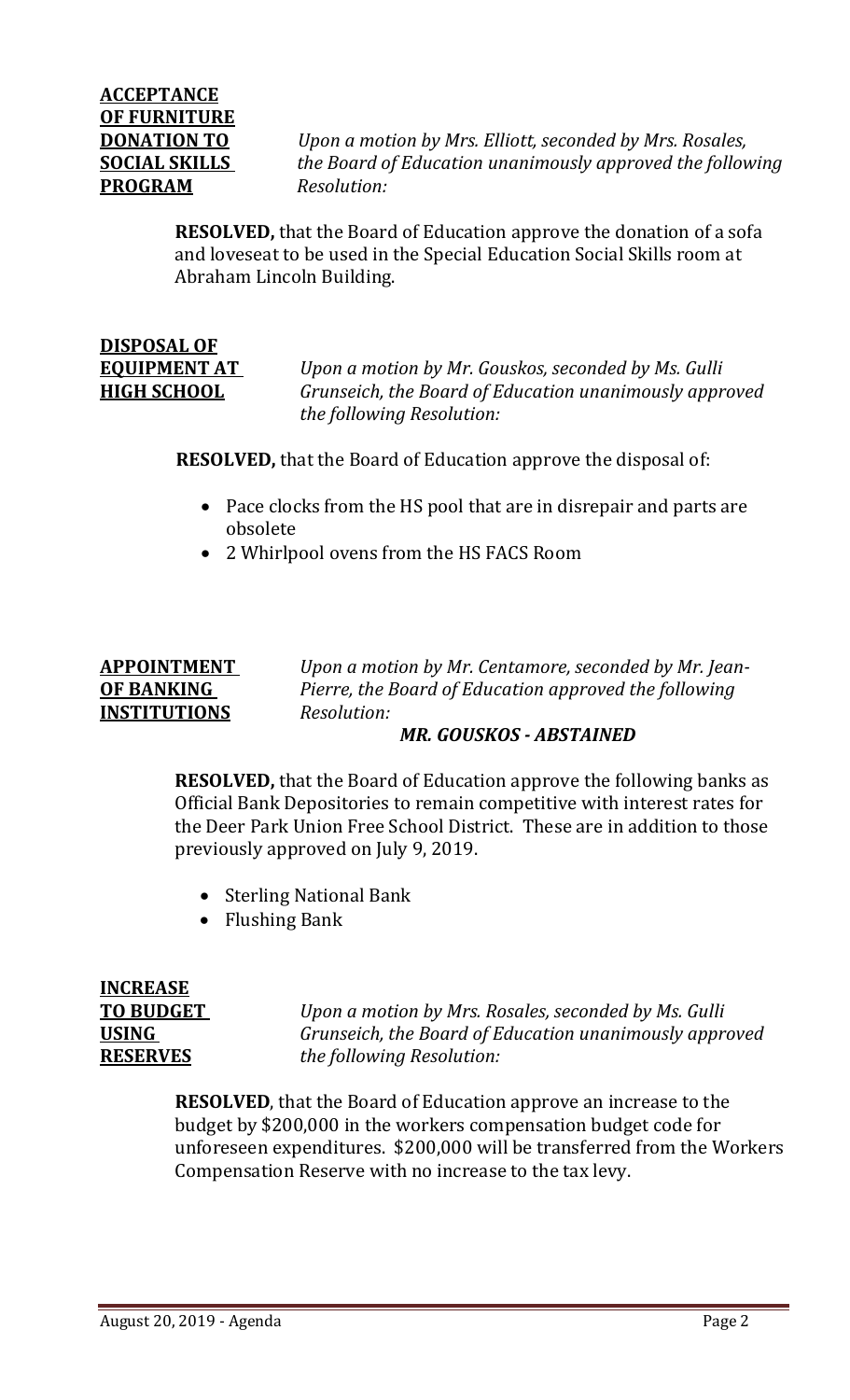**OF** *Upon a motion by Mr. Centamore, seconded by Mr. Gouskos, the*  **SCHEDULES** *Board of Education unanimously approved the following Schedules collectively:*

# **NON-INSTRUCTIONAL**

#### **SCHEDULE -- CS --CHANGE OF SALARY/ STATUS (Non-Instructional)**

# **Lisa Brennan**

District Office District Clerk<br>\$61,511.87 Salary/Step: Effective Date(s): 7/1/2019 - 6/30/2020

#### **Salvatore Caliendo**

Transportation Summer School Bus Aide<br>\$17.68/hr Salary/Step: Effective Date(s): 7/8/2019 - 8/16/2019 Correction of hourly salary

#### **Jeanne-Marie Kavanagh**

Deer Park High School<br>Position: Swimm Swimming Pool Manager<br>\$53,458.58 Salary/Step: Effective Date(s): 7/1/2019 - 6/30/2020

#### **Dominick Laurita**

Transportation Summer School Bus Aide<br>\$17.68/hr Salary/Step: \$1<br>Effective Date(s): Effective Date(s): 7/8/2019 - 8/16/2019 Correction of hourly salary

#### **Janet Metzler**

District Office Confidential Secretary<br>\$73,162.52 Salary/Step: Effective Date(s): 7/1/2019 - 6/30/2020

#### **John Nelson**

Memorial<br>Position: Position: Duplicating Machine Operator III<br>Salary/Step: \$48,475 Step 5 \$48,475 Step 5 Effective Date(s): 8/5/2019 Salary prorated at \$43,813.94

#### **Robert Woolsey**

Memorial<br>Position: Director of Facilities III<br>\$145,619.50 Salary/Step: Effective Date(s): 7/1/2019 - 6/30/2020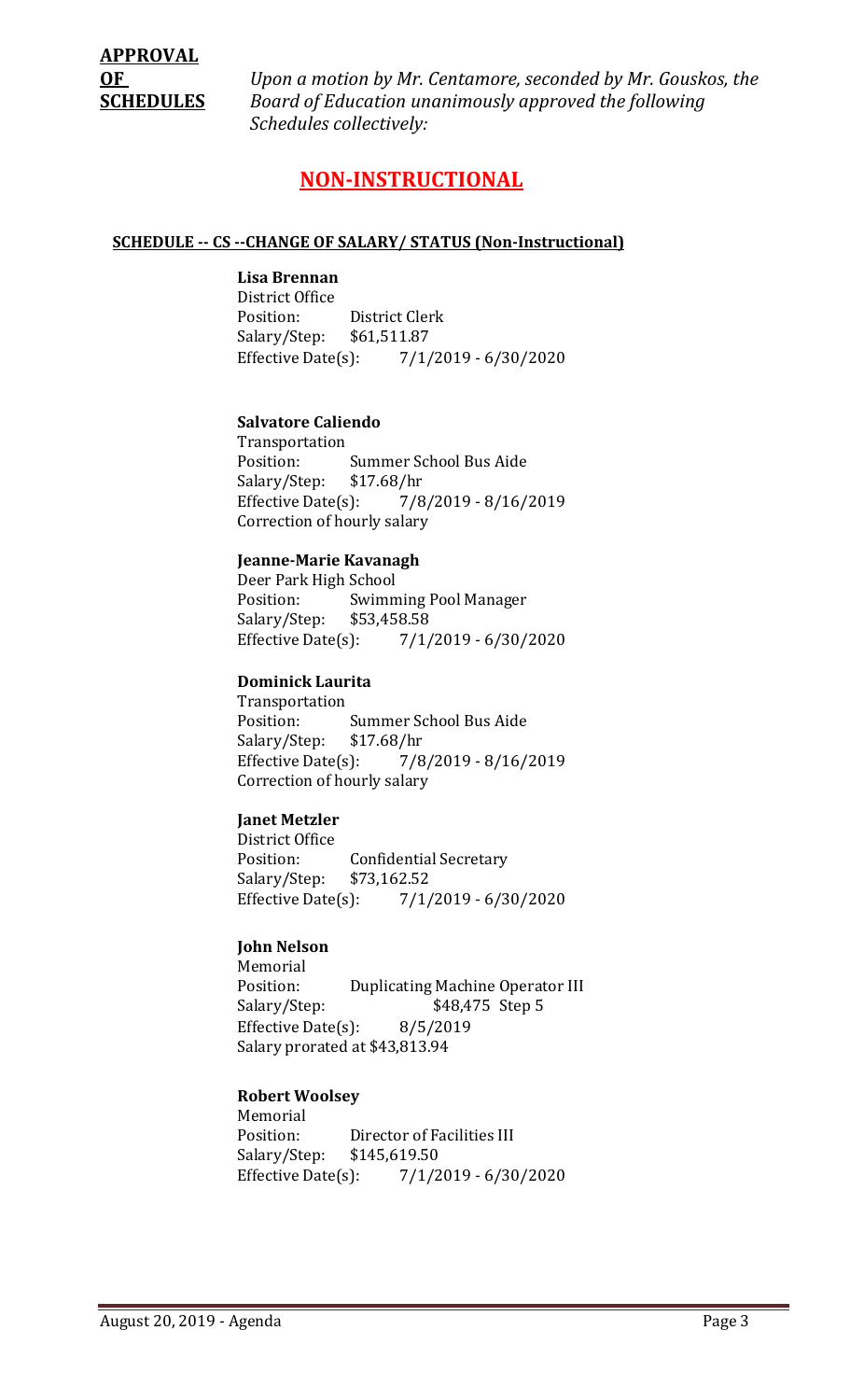## **SCHEDULE NN – APPOINTMENTS (Non-Instructional)**

# **Alexis Tyson** Position: 6 Hr. Non-Instructional Aide

Salary/Step: \$17.68/hour Budget Code: 2110.160.00 Effective Date(s): 9/1/2019

# **SCHEDULE -- OO --RESIGNATIONS / RETIREMENTS / REMOVALS / TERMINATIONS (Non-Instructional)**

# **Joseph Sciurca** Transportation<br>Position: **Bus Driver** Salary/Step: Effective Date(s): 8/7/2019 Resignation for the purpose of RETIREMENT. No outstanding obligation to the district.

# **SCHEDULE -- QQ --LEAVES OF ABSENCE (Non-Instructional)**

# **Michael Delligatti**

John F Kennedy Intermediate School<br>Position: Night Custodian Night Custodian Salary/Step:<br>Effective Date(s): Effective Date(s): 7/27/2019 - 8/31/2019 Extension of Paid Medical LOA (WC)

# **Michael Sheehan**

Memorial<br>Position: Maintenance Salary/Step:<br>Effective Date(s): Effective Date(s): 8/8/2019 - 8/23/2019 Paid Medical LOA (FMLA)

# **Kim Valenti**

Deer Park High School<br>Position: Office **Office Assistant** Salary/Step:<br>Effective Date(s): Effective Date(s): 6/19/2019 - 7/31/2019 Paid Medical LOA (FMLA)

# **Robert Wilson**

Transportation<br>Position: **Bus Driver** Salary/Step: Effective Date(s): 9/1/2019 - 9/30/2019 Unpaid Medical (FMLA)

# **SCHEDULE -- TPA --TEMPORARY ASSIGNMENT (Non-Instructional)**

#### **Nicole Leggio** Out of District<br>Position: Summer 1:1 Teacher Aide Salary/Step:<br>Effective Date(s):  $7/1/2019 - 8/9/2019$ Correction of dates for assignment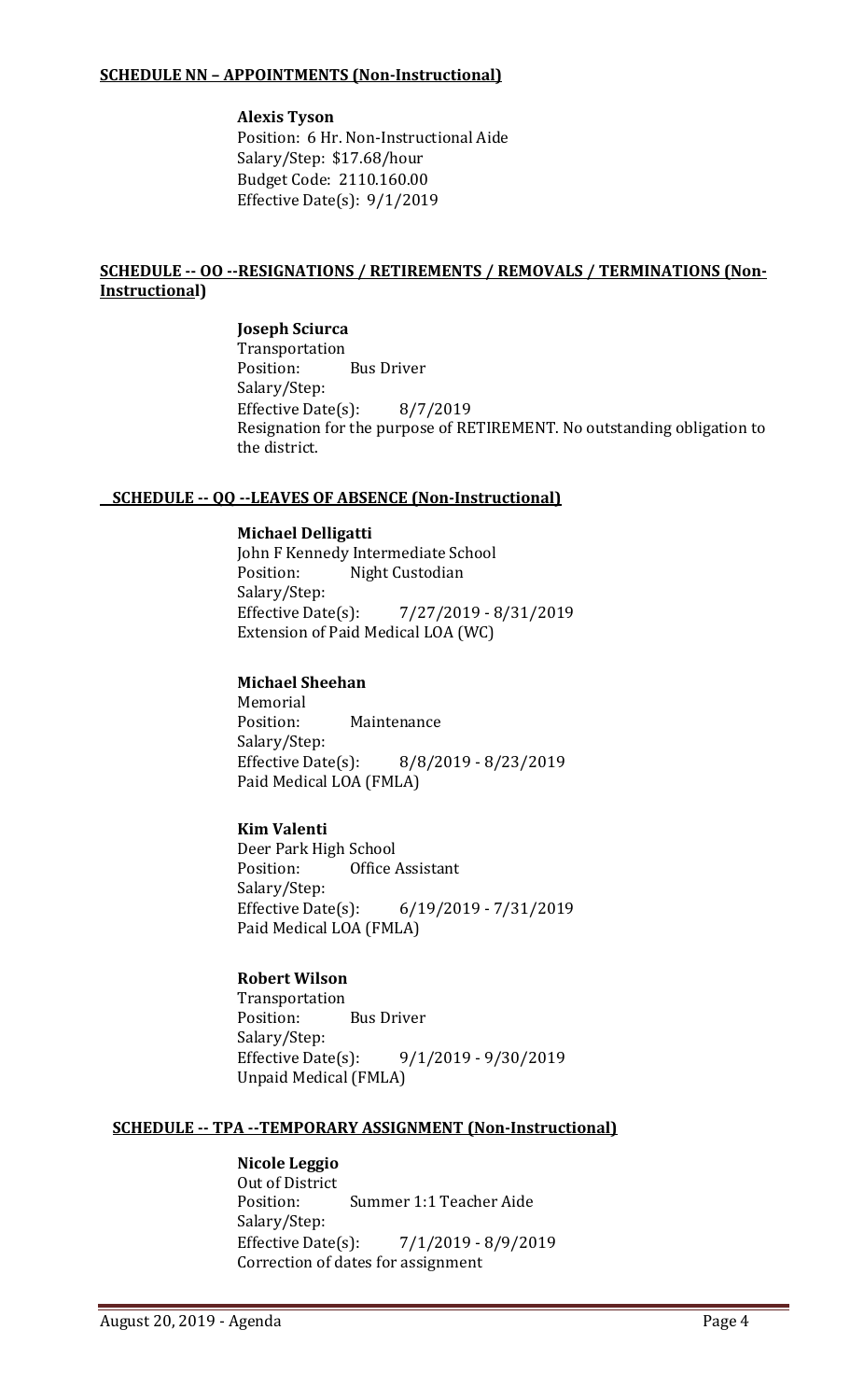# **INSTRUCTIONAL**

#### **SCHEDULE -- CSS --CHANGE OF STATUS / SALARY (Instructional)**

#### **Marguerite Jimenez**

District Office Assistant Superintendent<br>\$199,065.94 Salary/Step: \$1<br>Effective Date(s):  $7/1/2019 - 6/30/2020$ 

#### **Phyllis Senia**

John F Kennedy Intermediate School<br>Position: Summer School Supe Summer School Supervisor<br>\$244.20 Salary/Step: Effective Date(s): 7/8/2019 - 8/16/2019 Addition of 2.96% contractual salary (summer school)

#### **SCHEDULE -- L --PART-TIME APPOINTMENTS (Instructional)**

#### **Aleisha Forbes**

Deer Park High School Position: .2 Family & Consumer Science Teacher Salary/Step: \$62,450 MA/Step 1<br>Effective Date(s): 9/1/2019 - 6/30/2020 Effective Date(s): 9/1/2019 - 6/30/2020 Salary prorated at \$12,490

# **Emily Halper**

Deer Park High School<br>Position: .3 Art 7 Position: .3 Art Teacher<br>Salary/Step: \$5 \$57,132 BA/Step 1 Budget Code: see comments Effective Date(s): 9/1/2019 - 6/30/2020 .2 HS code 2110.130.01 salary prorated at \$11,426.40/ .1 RF code 2110.130.08 salary prorated at \$5,713.20

# **Nicole Passaretti**

Robert Frost Middle School<br>Position: 7 Science T Position: .7 Science Teacher<br>Salary/Step: \$62,450 Salary/Step: \$62,450 MA/Step 1<br>Effective Date(s): 9/1/2019 - 6/30/2020  $9/1/2019 - 6/30/2020$ Salary prorated at \$43,715

# **Maxx Vogelsberg**

Deer Park High School Position: .2 Music Teacher<br>Salary/Step: \$57,1 Salary/Step: \$57,132 BA/Step 1<br>Effective Date(s): 9/1/2019 - 6/30/2020  $9/1/2019 - 6/30/2020$ Salary prorated at \$11,426.40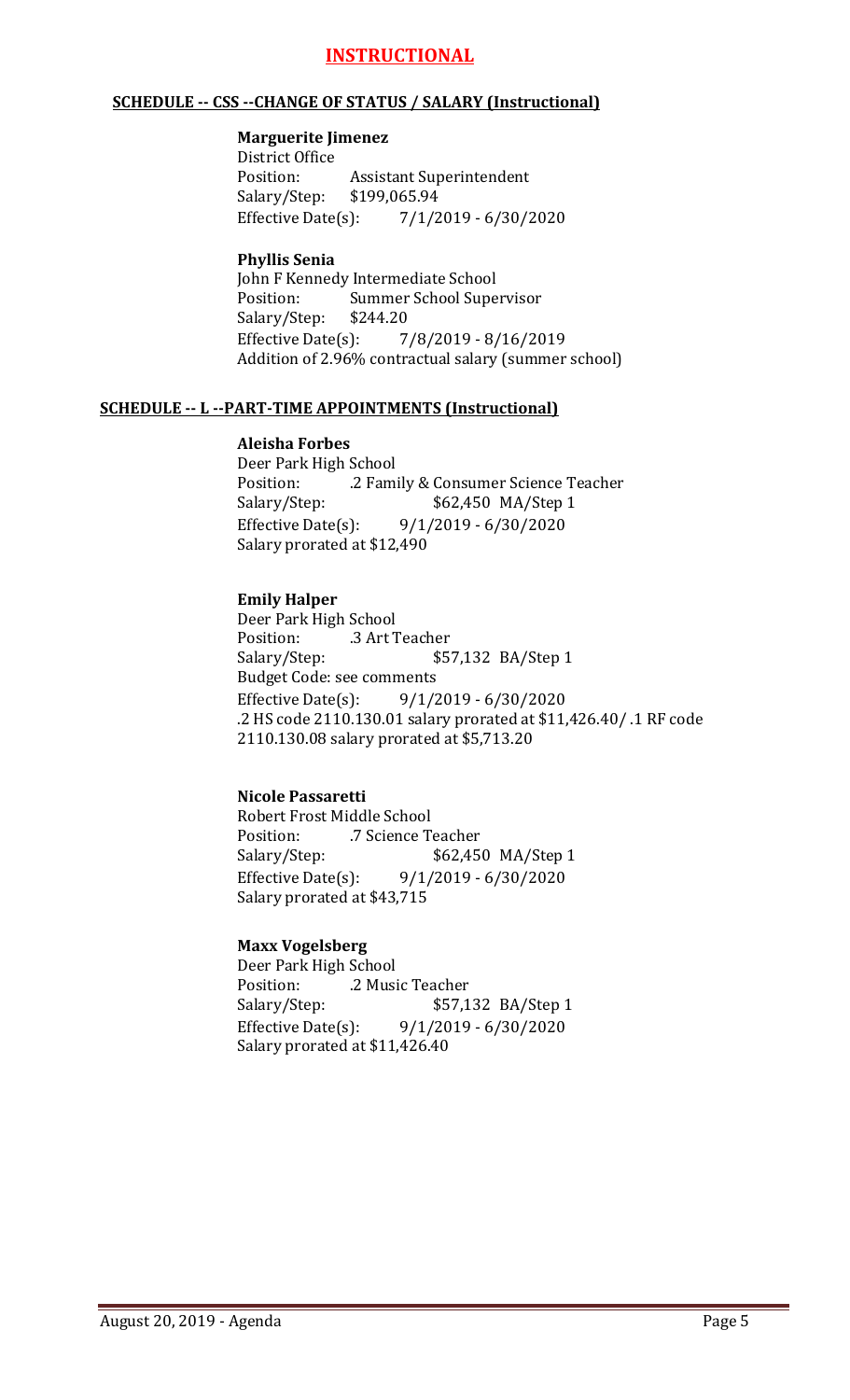# **SCHEDULE N – PROBATIONARY TEACHER (Instructional) \***

**Nicole Sharkey** Robert Frost Middle School<br>Position: Probationar Probationary Special Education Teacher Salary/Step: \$62,450 MA/Step 1 Effective Date(s): 9/1/2019 - 8/31/2023 .8 RF code 2250.150.08 / .2 HS code 2250.150.01

\*Except to the extent required by the applicable provisions of Education Law 2509, 2573, 3212 and 3014, in order to be granted tenure the classroom teacher or building administrator shall have received composite or overall annual professional performance review ratings pursuant to Education Law 3012-c and/or 3012-d of either effective or highly effective in at least three (3) of the four (4) preceding years and if the classroom teacher or administrator receives an ineffective composite or overall rating in the final year of the probationary period he or she shall not be eligible for tenure at that time.

#### **SCHEDULE -- NAS --ADMINSTRATIVE / SUPERVISORY APPOINTMENTS (Instructional)\***

**Justin Uliano** Deer Park High School Probationary Curriculum Associate-ELA<br>\$115,000 Salary/Step: Effective Date(s): 8/20/2019 - 8/19/2023 Split budget codes; .5 HS code:2020.150.01 \$57,500,.5 RFMS code:2020.150.08 \$57,500

\*Except to the extent required by the applicable provisions of Education Law 2509, 2573, 3212 and 3014, in order to be granted tenure the classroom teacher or building administrator shall have received composite or overall annual professional performance review ratings pursuant to Education Law 3012-c and/or 3012-d of either effective or highly effective in at least three (3) of the four (4) preceding years and if the classroom teacher or administrator receives an ineffective composite or overall rating in the final year of the probationary period he or she shall not be eligible for tenure at that time.

#### **SCHEDULE -- NPS --PER DIEM SUBSTITUTES (Instructional)**

#### **Maxx Vogelsberg**

Deer Park High School .8 Permanent Substitute Teacher<br>\$125/day Salary/Step: \$1<br>Effective Date(s): Effective Date(s): 9/1/2019 - 6/30/2020 Salary prorated at \$100/day

#### **SCHEDULE -- NS --PERMANENT SUBSTITUTES (Instructional)**

#### **Emily Halper**

Deer Park High School<br>Position: 7 Perm .7 Permanent Substitute Teacher<br>\$125/day Salary/Step: Budget Code: 2110.141<br>Effective Date(s): Effective Date(s): 9/1/2019 - 6/30/2020 Salary prorated at \$87.50/day

#### **Nicole Passaretti**

Robert Frost Middle School .3 Permanent Substitute Teacher<br>\$125/day Salary/Step: \$1<br>Effective Date(s): Effective Date(s): 9/1/2019 - 6/30/2020 Salary prorated at \$37.50/day

#### **Christina Santospirito**

John Quincy Adams School Permanent Substitute Teacher<br>\$125/day Salary/Step: Effective Date(s): 9/1/2019 - 6/30/2020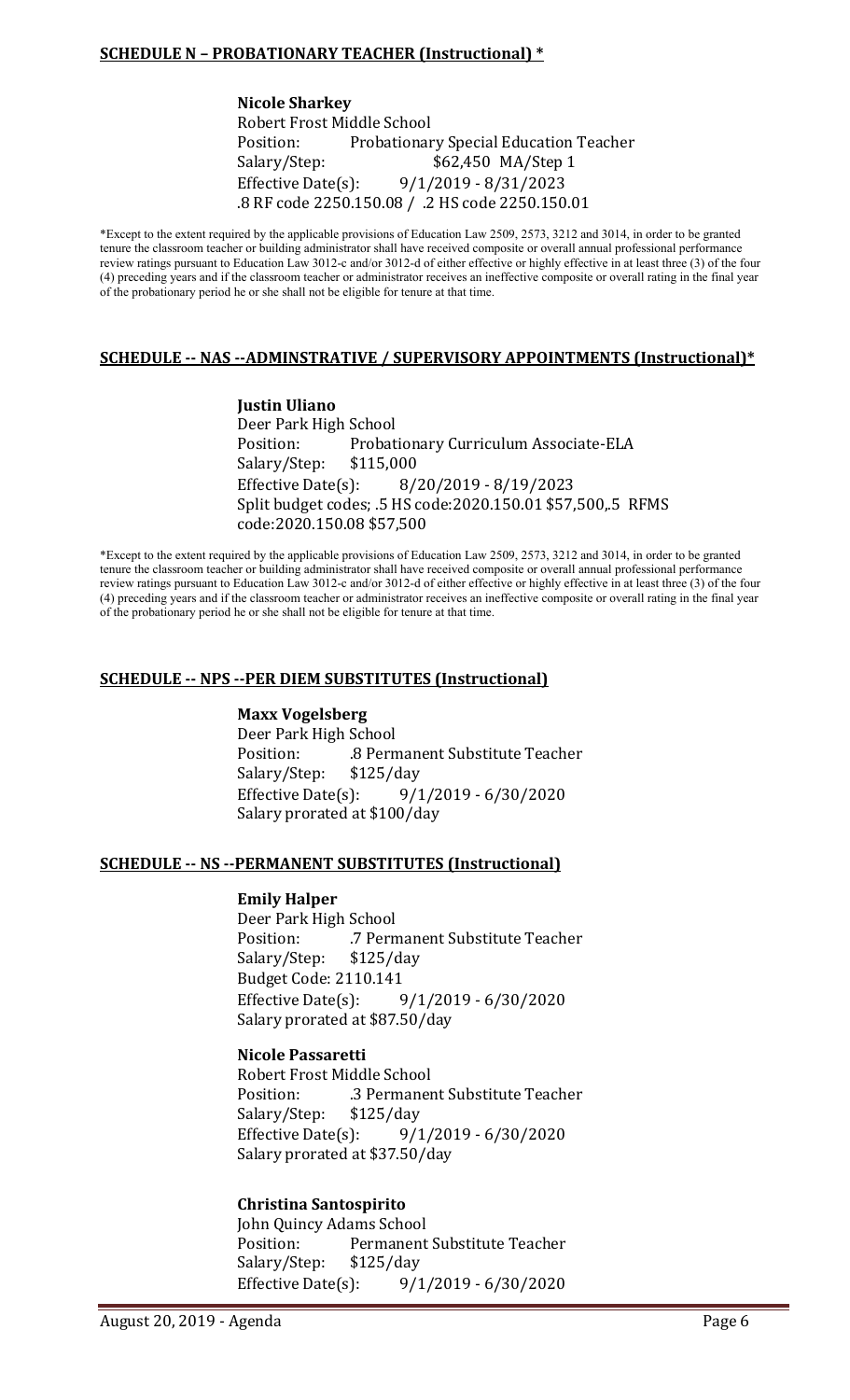# **SCHEDULE -- NSS --SUMMER SCHOOL APPOINTMENTS (Instructional)**

#### **Stephanie O' Connell**

John F Kennedy Intermediate School<br>Position: Summer School Spee Summer School Speech Teacher<br>\$3,651.45 Salary/Step: \$3<br>Effective Date(s): Effective Date(s): 7/29/2019 - 8/16/2019 Correction of dates for assignment

#### **Allison Sweeney**

John F Kennedy Intermediate School<br>Position: Summer School Spee Summer School Speech Teacher<br>\$3.651.45 Salary/Step: \$3<br>Effective Date(s): Effective Date(s): 7/8/2019 - 7/26/2019 Correction of dates for assignment

#### **SCHEDULE -- O --RESIGNATIONS / RETIREMENTS / REMOVALS / TERMINATIONS (Instructional)**

#### **Andrea Accomando**

May Moore School<br>Position: Per Permanent Substitute Teacher Salary/Step: Budget Code: Effective Date(s): 8/19/2019 Resignation in order to accept Teaching Assistant position

#### **Dylan Colquhoun**

John Quincy Adams School<br>Position: Permanent Permanent Substitute Teacher Salary/Step: Effective Date(s): 8/1/2019 Resignation. No outstanding obligation to the district.

# **Valerie Coogan**

Robert Frost Middle School<br>Position: Special Edue **Special Education Teacher** Salary/Step: Effective Date(s): 7/31/2019 Resignation. No outstanding obligation to the district.

#### **Brittany DeMaio**

Deer Park High School<br>Position: Teachi **Teaching Assistant** Salary/Step: Effective Date(s): 8/17/2019 Resignation. No outstanding obligation to the district.

# **Julieann Discenza**

John Quincy Adams School<br>Position: Teaching A **Teaching Assistant** Salary/Step: Effective Date(s): 8/5/2019 Resignation. No outstanding obligation to the district.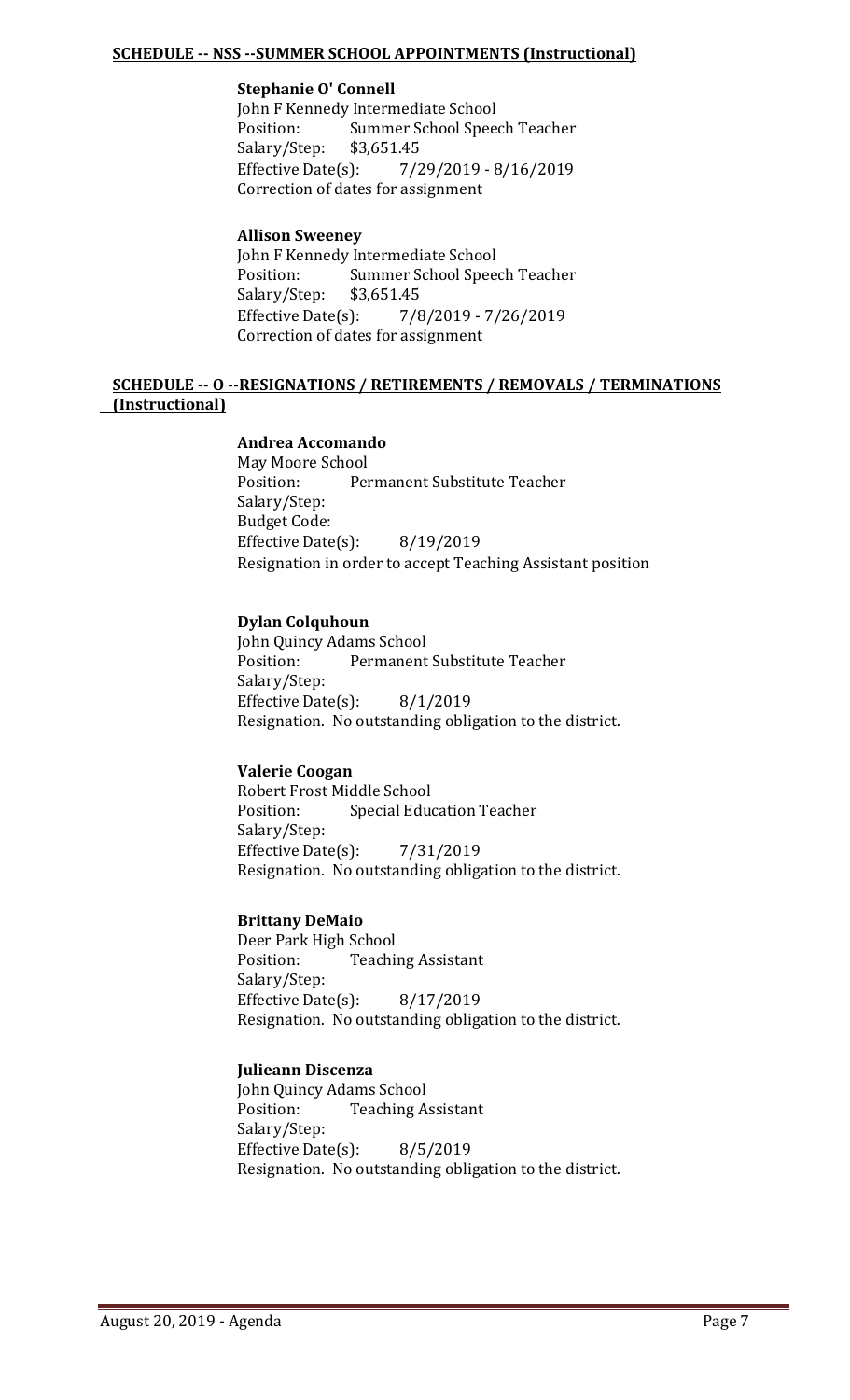# **Aleisha Forbes**

Deer Park High School .2 Permanent Substitute Teacher Salary/Step: Effective Date(s): 8/1/2019 Resignation as .2 Permanent Substitute in order to accept additional position of .2 Family & Consumer Science

#### **Veronique Galyardt**

District Wide Per-Diem Substitute Teacher/ Substitute T.A. Salary/Step: Effective Date(s): 8/13/2019 Removal. Has not worked in past school year. No outstanding obligation to the district.

#### **Gina Hark**

John Quincy Adams School<br>Position: Permanent Permanent Substitute Teacher Salary/Step: Effective Date(s): 8/9/2019 Resignation as Permanent Substitute teacher only (remain on per-diem list)

#### **Valerie Honett**

District Wide<br>Position: Per-Diem Substitute Teacher Salary/Step: Effective Date(s): 8/31/2019 Removal. Certification expiring. No outstanding obligation to the district.

#### **Venera Papa**

John Quincy Adams School<br>Position: Teaching A **Teaching Assistant** Salary/Step: Effective Date(s): 8/13/2019 Resignation. No outstanding obligation to the district.

# **Brian Tower**

Robert Frost Middle School<br>Position: 7th/8th Gra 7th/8th Grade Head Football Coach Salary/Step: Effective Date(s): 8/18/2019 Resignation. Coaching position only.

#### **SCHEDULE -- Q --LEAVES OF ABSENCE (Instructional)**

**Ashley Varney** John Quincy Adams School<br>Position: Elementary **Elementary Teacher** Salary/Step: Effective Date(s): 9/1/2019 - 9/20/2019 Remainder of Unpaid FMLA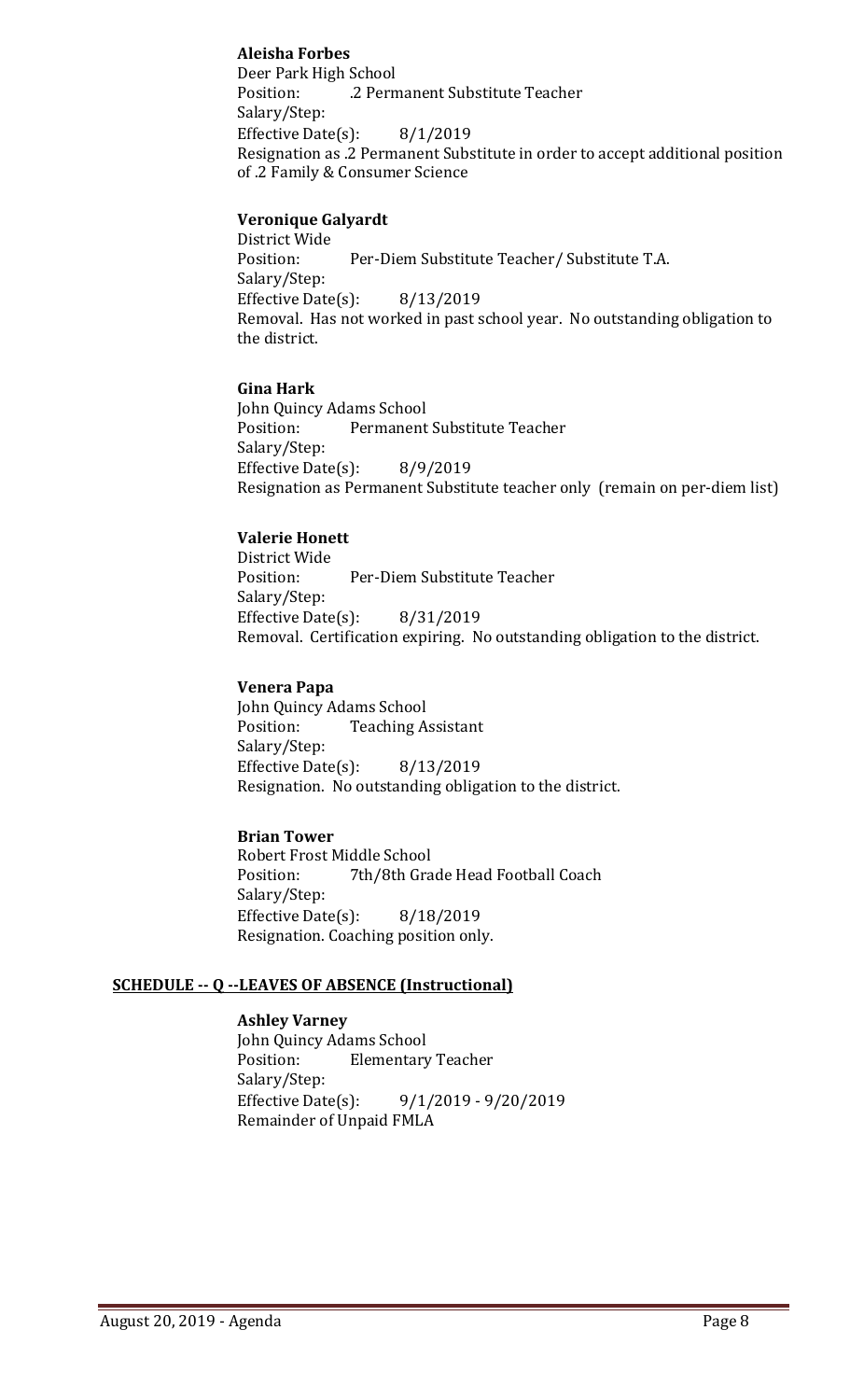# **SCHEDULE TA – PROBATIONARY TEACHING ASSISTANT (Instructional)**

# **Andrea Accomando**

May Moore School<br>Position: Pro Probationary Teaching Assistant<br>\$28,236.26 Salary/Step: Budget Code: 2250.161.05<br>Effective Date(s): 9/1/2  $9/1/2019 - 8/31/2023$ 

#### **SCHEDULE -- TR --TRANSFERS (Instructional)**

#### **Nancy Liston**

John F Kennedy Intermediate School<br>Position: Teaching Assistant **Teaching Assistant** Salary/Step: Effective Date(s):  $9/1/2019$ Transfer from High School to JFK

#### **Robin Mont**

Deer Park High School<br>Position: Teachi **Teaching Assistant** Salary/Step: Effective Date(s):  $9/1/2019$ Transfer from St. Cyril to High School

# **Elena Scaglione**

John F Kennedy Intermediate School<br>Position: Teaching Assistant **Teaching Assistant** Salary/Step: Effective Date $(s)$ : 9/1/2019 Transfer from Robert Frost MS to JFK

# **SCHEDULE -- TTPA --TEMPORARY ASSIGNMENT (Instructional)**

# **Kelly Acevdeo**

District Wide Grade 5 Reading Summer Curriculum Writing<br>\$248.47/day Salary/Step: \$2<br>Effective Date(s): Effective Date(s): 7/1/2019 - 8/31/2019 2 days

# **Marissa Alessi**

Deer Park High School<br>Position: Varsity Position: Varsity Cheerleading Coach<br>Salary/Step: \$4,236.08 Salary/Step: \$4,236.08 8 Units/Step 3<br>Effective Date(s): 8/26/2019 - 11/1/2019 Effective Date(s): 8/26/2019 - 11/1/2019

# **Rosanne Alfieri**

District Wide Gr 3-5 Digital Literacy Summer Curriculum Writing \$248.47/day Salary/Step: \$248<br>Effective Date(s): Effective Date(s): 7/1/2019 - 8/31/2019 2 days

# **Rosanne Alfieri**

District Wide Grade 3 Math Summer Curriculum Writing<br>\$248.47/day Salary/Step: Effective Date(s): 7/1/2019 - 8/31/2019 2 days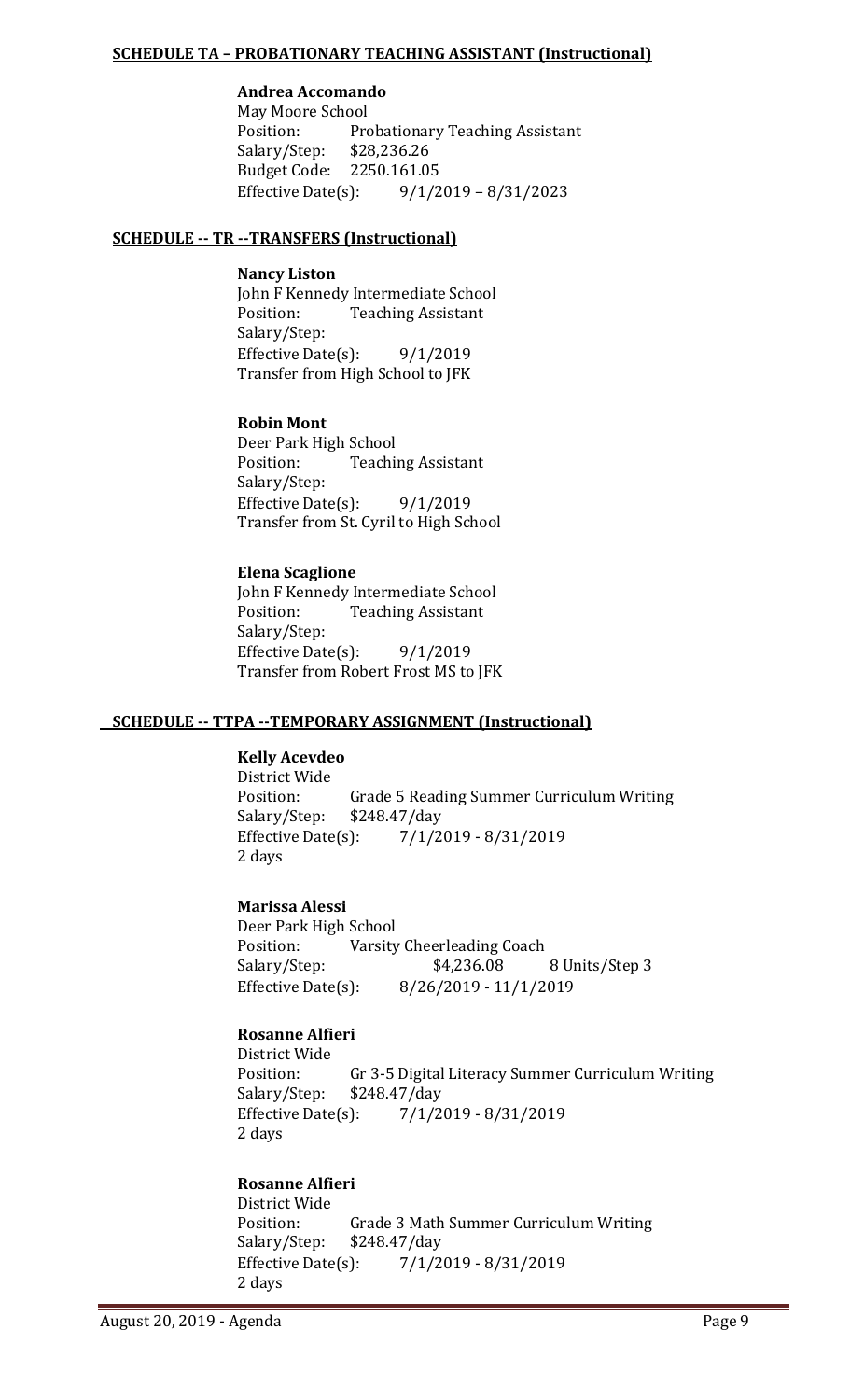# **Robert Appel**

Deer Park High School Position: JV Assistant Football Coach<br>Salary/Step: \$4,765.59 9 Units/Step 2 Effective Date(s): 8/19/2019 - 11/1/2019

## **Pamela Arcuri**

District Wide K-2 Digital Literacy Summer Curriculum Writing \$248.47/day Salary/Step: \$2<br>Effective Date(s): Effective Date(s): 7/1/2019 - 8/31/2019 3 days

# **Jennifer Arella**

District Wide<br>Position: Intermediate STEM Summer Curriculum Writing<br>\$248.47/day Salary/Step: \$2<br>Effective Date(s): Effective Date(s): 7/1/2019 - 8/31/2019 2 days

#### **Marcella Biordi**

District Wide Grades K-5 ENL-RTI Project Summer Curriculum Writing \$248.47/day Salary/Step: \$2<br>Effective Date(s):  $7/1/2019 - 8/30/2019$ 12 days

#### **Denise Black**

District Wide Position: Math 6 Summer Curriculum Writing<br>Salary/Step: \$248.47/day \$248.47/day Effective Date(s): 7/1/2019 - 8/30/2019 4 days

# **Melissa Cangelosi**

District Wide Math 7 Summer Curriculum Writing<br>\$248.47/day Salary/Step: \$2<br>Effective Date(s): Effective Date(s): 7/1/2019 - 8/30/2019 4 days

## **Marissa Caruso**

District Wide Grades 9-10 Global 1 & 2 (ENL Project Writing) Summer Curriculum Writing<br>Salary/Step: \$248.47/day Salary/Step: \$2<br>Effective Date(s): Effective Date(s): 7/1/2019 - 8/30/2019 4 days

# **Marissa Caruso**

District Wide Grade 11 US History and Government (Framework) Summer Curriculum Writing<br>Salary/Step: \$248 Salary/Step: \$248.47/day<br>Effective Date(s): 7/1/2 Effective Date(s): 7/1/2019 - 8/30/2019 4 days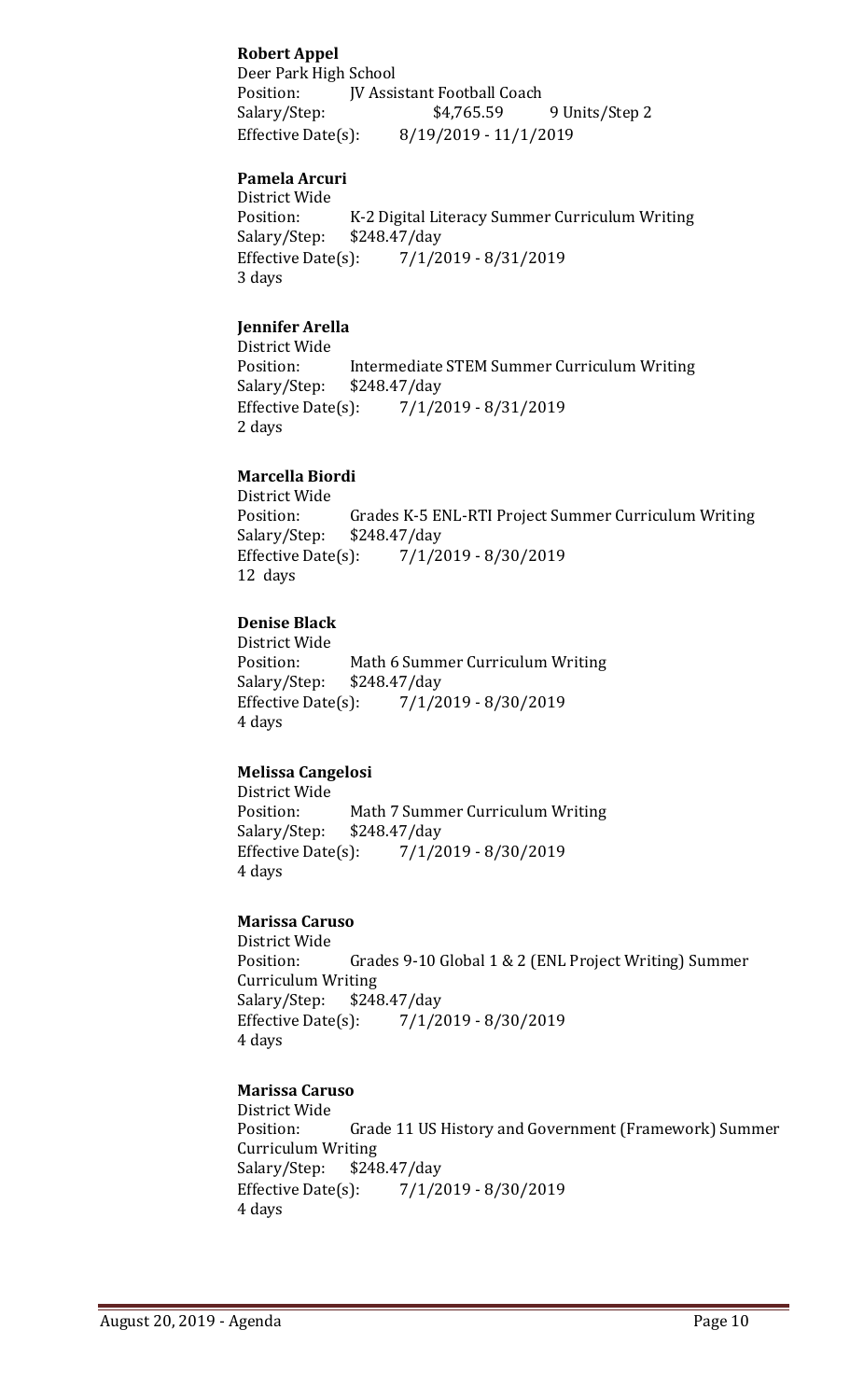# **Keri Cook**

District Wide Grade 6 Multi Language Summer Curriculum Writing \$248.47/day Salary/Step: Effective Date(s): 7/1/2019 - 8/30/2019 2 days

# **Lauren Corcoran**

District Wide<br>Position: Position: AIS K-2 Summer Curriculum Writing<br>Salary/Step: \$248.47/day Salary/Step: \$248.47/day<br>Effective Date(s): 7/1/2 Effective Date(s): 7/1/2019 - 8/31/2019 2 days

# **Sara DiCandia**

District Wide<br>Position: Geometry Summer Curriculum Writing<br>\$248.47/day Salary/Step: \$2<br>Effective Date(s):  $7/1/2019 - 8/30/2019$ 4 days

#### **Dylan Duprez**

Deer Park High School<br>Position: Admin Administor Lab Practical Make-Ups<br>\$39/hour Salary/Step: \$3<br>Effective Date(s): Effective Date(s): 6/12/2019 - 6/14/2019

#### **Kimberly Essig**

District Wide Grades K-5 ENL-RTI Project Summer Curriculum Writing \$248.47/day Salary/Step: \$2<br>Effective Date(s): Effective Date(s): 7/1/2019 - 8/30/2019 12 days

# **Danielle Finocchiaro**

District Wide<br>Position: Grades K-5 ENL-RTI Project Summer Curriculum Writing \$248.47/day Salary/Step: \$2<br>Effective Date(s): Effective Date(s): 7/1/2019 - 8/30/2019 12 days

#### **Thomas Fitzmaurice**

District Wide Position: Grade 5 Reading Summer Curriculum Writing<br>Salary/Step: \$248.47/day \$248.47/day Effective Date(s): 7/1/2019 - 8/31/2019 2 days

# **Christy Freire**

District Wide Grades 6-12 ENL-NYSESLAT Summer Curriculum writing \$248.47/day Salary/Step: Effective Date(s): 7/1/2019 - 8/30/2019 8 days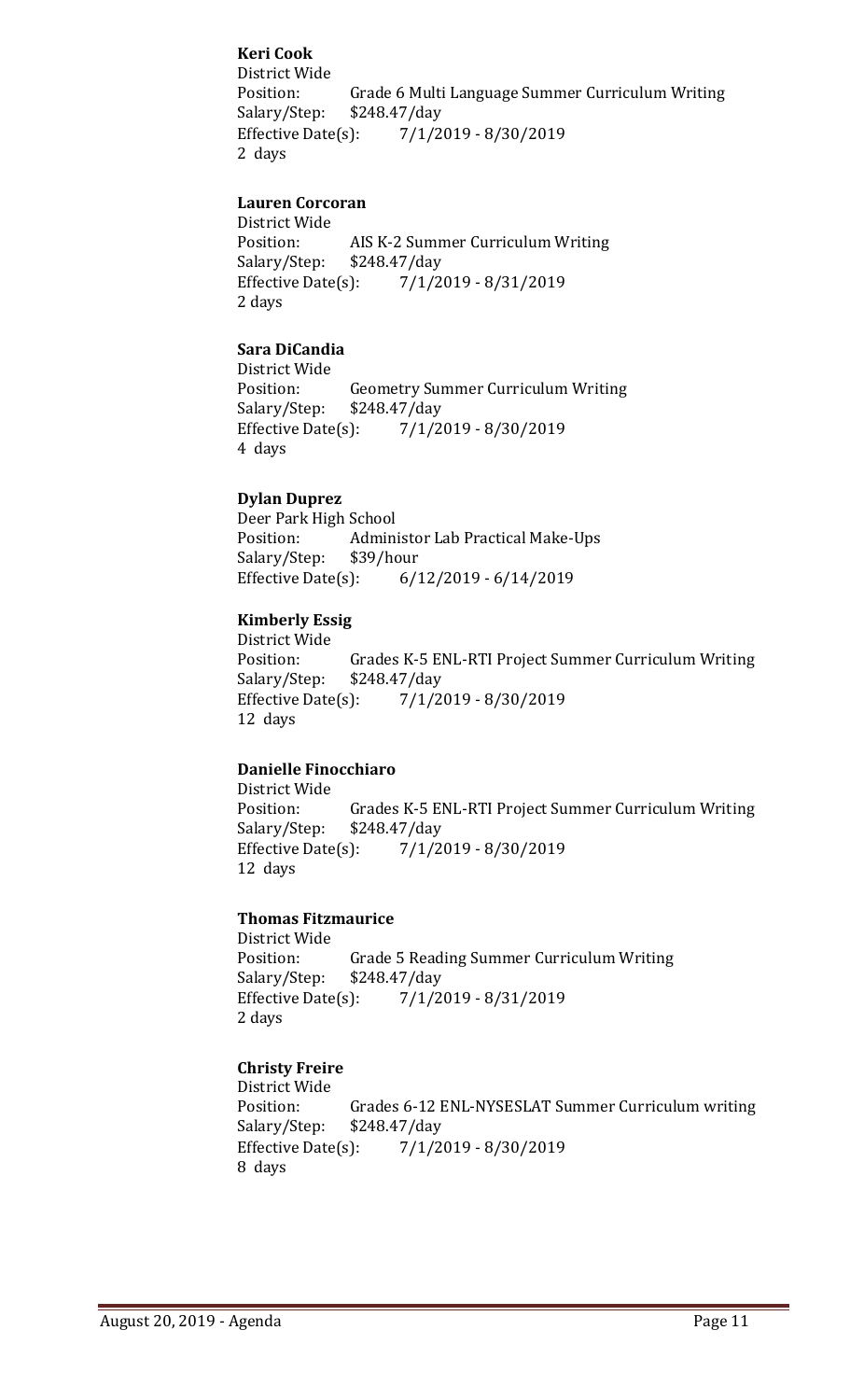# **Ardis Gerrie**

District Wide Position: AIS K-2 Summer Curriculum Writing<br>Salary/Step: \$248.47/day Salary/Step: \$248.47/day<br>Effective Date(s): 7/1/2 Effective Date(s): 7/1/2019 - 8/31/2019 2 days

# **Elisabeth Gleason**

District Wide Position: Grades 6-12 ENL-NYSESLAT Summer Curriculum Writing<br>Salary/Step: \$248.47/day \$248.47/day Effective Date(s): 7/1/2019 - 8/30/2019 8 days

# **Elizabeth Gleason**

Deer Park High School<br>Position: ENL Af ENL After School Homework Helpers<br>\$71/hour Salary/Step: \$7<br>Effective Date(s):  $5/1/2019 - 6/30/2019$ 

# **Dana Grafstein**

District Wide Primary STEM Lab Summer Curriculum Writing \$248.47/day Salary/Step: Effective Date(s): 7/1/2019 - 8/31/2019 2 days

# **Marianna Grieco**

District Wide AIS K-2 Summer Curriculum Writing<br>\$248.47/day Salary/Step: \$2<br>Effective Date(s): Effective Date(s): 7/1/2019 - 8/31/2019 2 days

# **Marianna Grieco**

District Wide Position: Grade 1 Math Summer Curriculum Writing<br>Salary/Step: \$248.47/day Salary/Step: \$248.47/day<br>Effective Date(s): 7/1/2 Effective Date(s): 7/1/2019 - 8/31/2019 2 days

#### **John Heeg**

Robert Frost Middle School<br>Position: Ed Tech Me Ed Tech Mentor<br>\$600 Salary/Step: Effective Date(s): 9/1/2019 - 6/30/2020

# **Kerri Held**

District Wide Pre-Algebra Summer Curriculum Writing<br>\$248.47/day Salary/Step: \$2<br>Effective Date(s): Effective Date(s): 7/1/2019 - 8/30/2019 2 days

# **Donna Josefak**

District Wide<br>Position: Topics in Algebra & Geometry Summer Curriculum Writing \$248.47/day Salary/Step: \$2<br>Effective Date(s): Effective Date(s): 7/1/2019 - 8/30/2019 4 days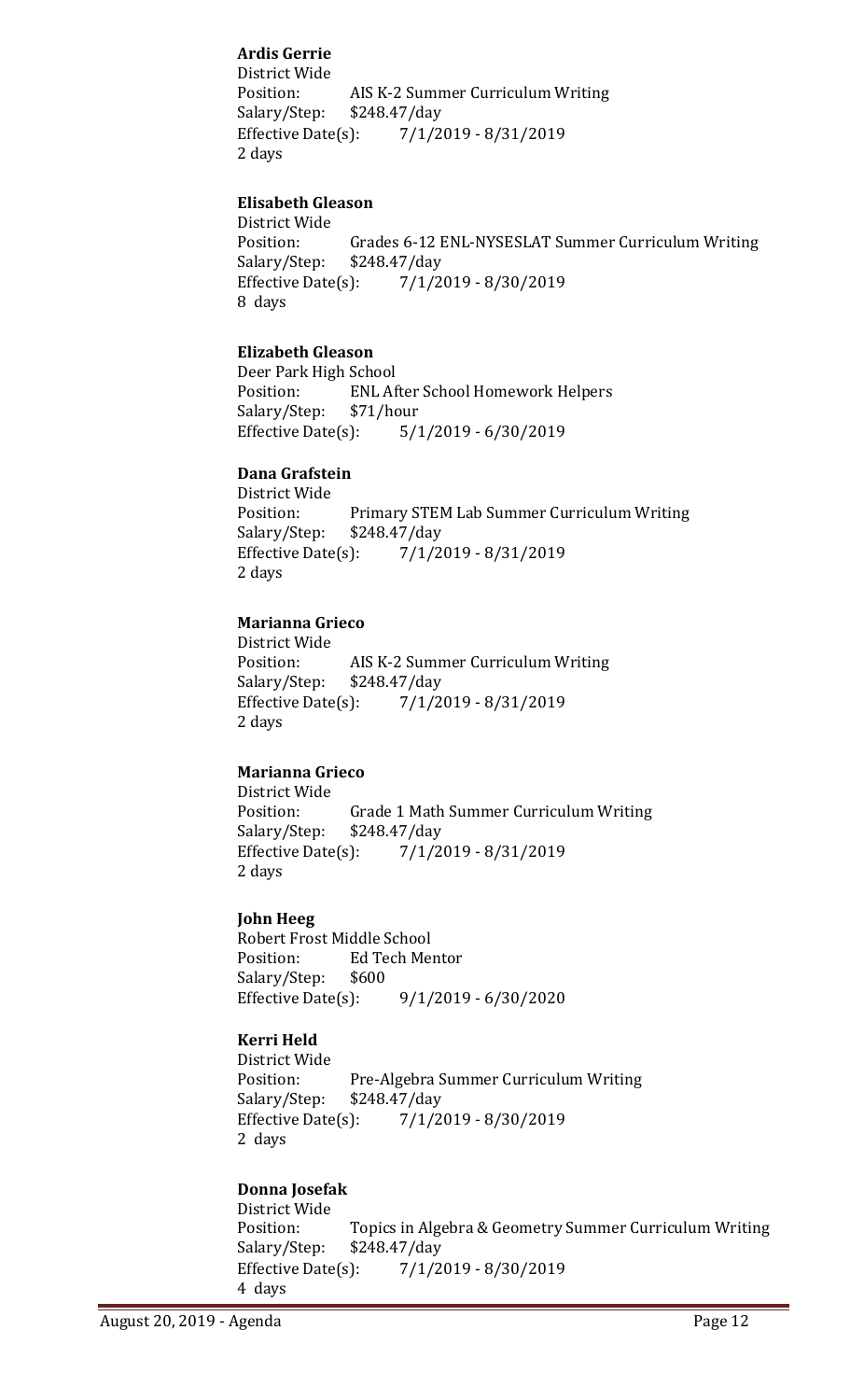# **Lauren Kalinowski**

District Wide Math 8 Summer Curriculum Writing<br>\$248.47/day Salary/Step: \$2<br>Effective Date(s): Effective Date(s): 7/1/2019 - 8/30/2019 4 days

# **Jessica Kalisiewicz**

District Wide<br>Position: Position: Grade 4 Reading Summer Curriculum Writing<br>Salary/Step: \$248.47/day \$248.47/day Effective Date(s): 7/1/2019 - 8/31/2019 1 day

# **Jessica Kalisiewicz**

District Wide Position: Grade 4 Math Summer Curriculum Writing<br>Salary/Step: \$248.47/day \$248.47/day Effective Date(s): 7/1/2019 - 8/31/2019 2 days

# **Andrea Karousis**

District Wide<br>Position: Position: Topics in Algebra & Geometry Summer Curriculum Writing<br>Salary/Step: \$248.47/day Salary/Step: \$248.47/day<br>Effective Date(s): 7/1/2 Effective Date(s): 7/1/2019 - 8/30/2019 4 days

# **Patricia Katz**

District Wide<br>Position: AIS 3-5 Reading Summer Curriculum Writing \$248.47/day Salary/Step: Effective Date(s): 7/1/2019 - 8/31/2019 2 days

# **Annemarie Kennedy**

District Wide ELA 8 Summer Curriculum Writing<br>\$248.47/day Salary/Step: \$2<br>Effective Date(s):  $7/1/2019 - 8/30/2019$ 1 day

# **Annemarie Kennedy**

District Wide Grade 1 Math Summer Curriculum Writing<br>\$248.47/day Salary/Step: \$2<br>Effective Date(s): Effective Date(s): 7/1/2019 - 8/31/2019 2 days

# **Lisa Kiernan**

District Wide Grades 9-10 Global 1 & 2 (ENL Project Writing) Summer Curriculum Writing<br>Salary/Step: \$248 Salary/Step: \$248.47/day<br>Effective Date(s): 7/1/2 Effective Date(s): 7/1/2019 - 8/30/2019 4 days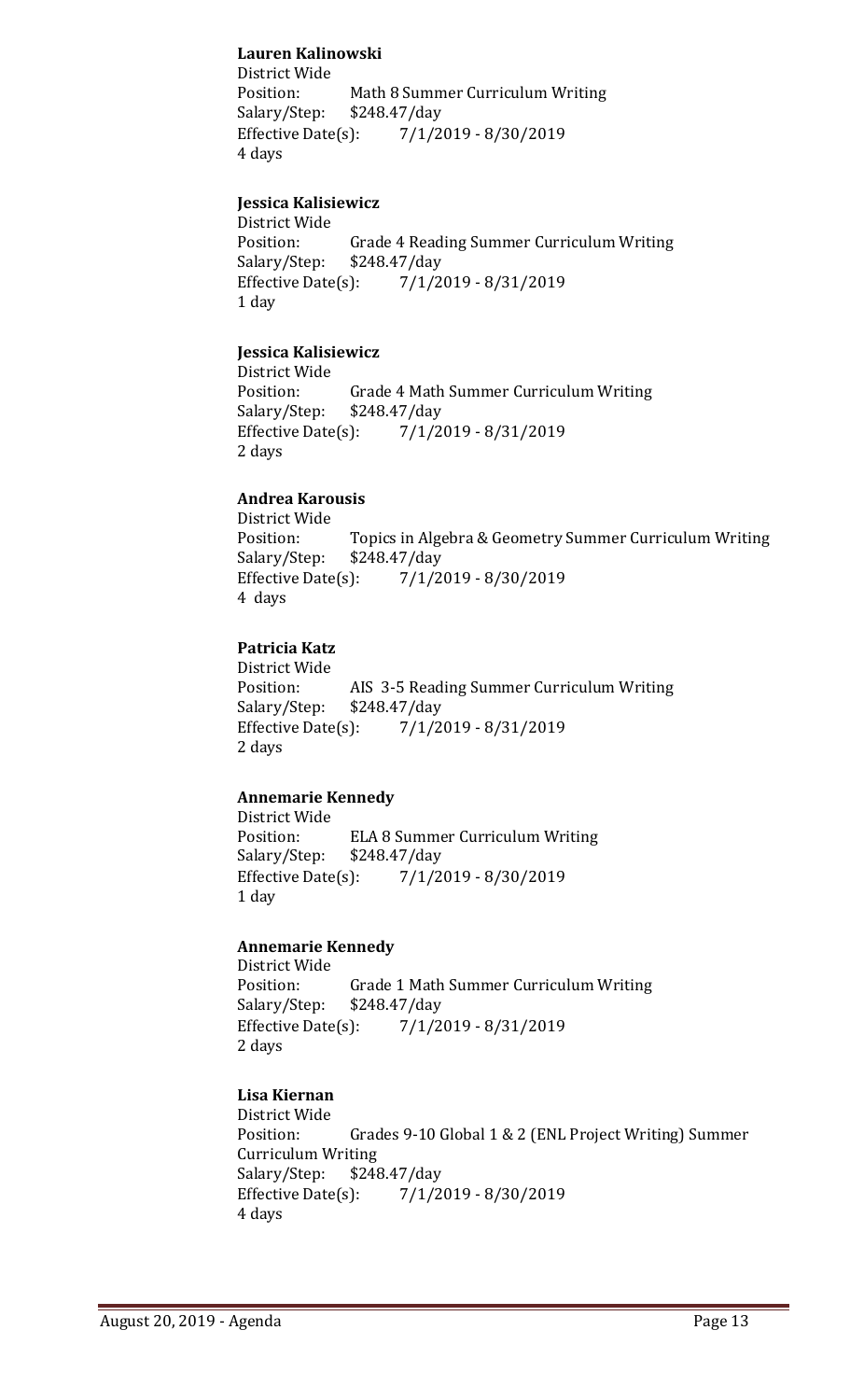# **Lisa Kiernan**

District Wide Grades 6-12 ENL-NYSESLAT Summer Curriculum Writing \$248.47/day Salary/Step: \$2<br>Effective Date(s): Effective Date(s): 7/1/2019 - 8/30/2019 8 days

# **Lauren King-Hempel**

District Wide<br>Position: Position: Intermediate STEM Summer Curriculum Writing<br>Salary/Step: \$248.47/day Salary/Step: \$248.47/day<br>Effective Date(s): 7/1/2 Effective Date(s): 7/1/2019 - 8/31/2019 2 days

# **Lauren Kuban**

District Wide<br>Position: Grade 5 Math Summer Curriculum Writing<br>\$248.47/day Salary/Step: \$2<br>Effective Date(s): Effective Date(s): 7/1/2019 - 8/31/2019 2 days

# **Annemarie Lenio**

District Wide<br>Position: Position: Grade 6 Business Communications Summer Curriculum Writing<br>Salary/Step: \$248.47/day Salary/Step: \$248.47/day<br>Effective Date(s): 7/1/2 Effective Date(s): 7/1/2019 - 8/30/2019 3 days

# **Annemarie Lenio**

District Wide<br>Position: Grade 8 Essentials of Computer Applications Summer Curriculum Writing<br>Salary/Step: \$248.47/day Salary/Step: \$2<br>Effective Date(s):  $7/1/2019 - 8/30/2019$ 3 days

# **Alex Lima**

District Wide<br>Position: Grades 11-12 Spanish 4 Summer Curriculum Writing \$248.47/day Salary/Step: Effective Date(s): 7/1/2019 - 8/30/2019 2 days

# **Kristen M Lombardo**

District Wide<br>Position: Grade 4 Reading Summer Curriculum Writing<br>\$248.47/day Salary/Step: \$2<br>Effective Date(s): Effective Date(s): 7/1/2019 - 8/31/2019 1 day

# **Chris LoPiccolo**

Robert Frost Middle School<br>Position: 7th/8th Gra Position: 7th/8th Grade Head Football Coach<br>Salary/Step: \$6180.21 9 Units 9 Units/Step 5+ Effective Date(s): 9/3/2019 - 11/2/2019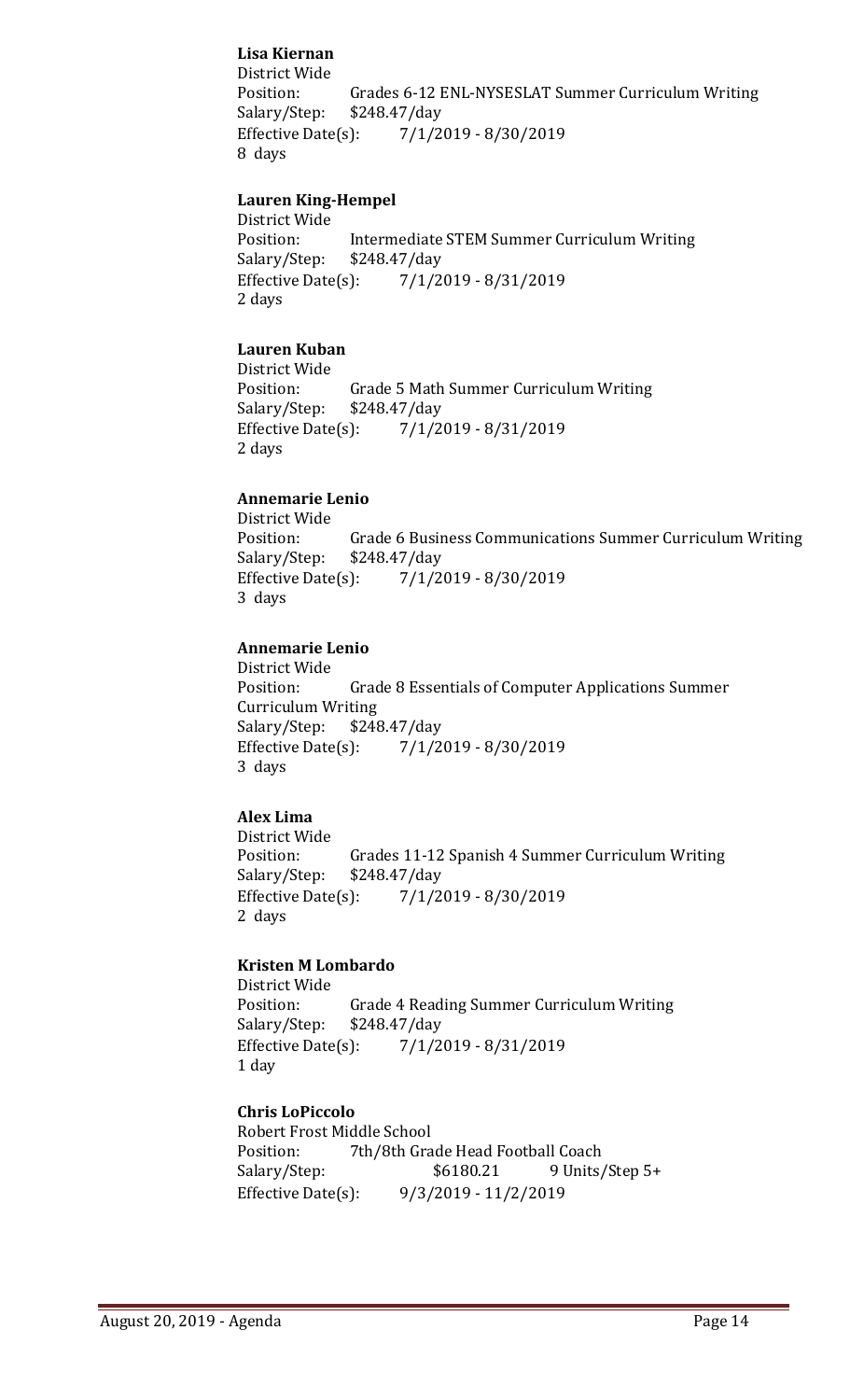# **Cassandra Lynch**

District Wide Position: Math 7 Summer Curriculum Writing<br>Salary/Step: \$248.47/day \$248.47/day Effective Date(s): 7/1/2019 - 8/30/2019 4 days

# **Fran Marotta**

District Wide Position: Grade 5 Math Summer Curriculum Writing<br>Salary/Step: \$248.47/day \$248.47/day Effective Date(s): 7/1/2019 - 8/31/2019 2 days

# **Jean Martine**

District Wide<br>Position: Position: K-2 Digital Literacy Summer Curriculum Writing<br>Salary/Step: \$248.47/day \$248.47/day Effective Date(s): 7/1/2019 - 8/31/2019 3 days

#### **Jean Martine**

District Wide Position: Primary STEM Lab Summer Curriculum Writing<br>Salary/Step: \$248.47/day Salary/Step: \$248.47/day<br>Effective Date(s): 7/1/2 Effective Date(s): 7/1/2019 - 8/31/2019 2 days

#### **Salvatore Mascolo**

District Wide<br>Position: Math 8 Summer Curriculum Writing<br>\$248.47/day Salary/Step: \$2<br>Effective Date(s):  $7/1/2019 - 8/30/2019$ 4 days

# **Nicole McAdam**

District Wide Intermediate STEM Summer Curriculum Writing<br>\$248.47/day Salary/Step: \$2<br>Effective Date(s): Effective Date(s): 7/1/2019 - 8/31/2019 2 days

#### **Anne McCormack**

District Wide Algebra 2 Summer Curriculum Writing<br>\$248.47/day Salary/Step: \$2<br>Effective Date(s): Effective Date(s): 7/1/2019 - 8/30/2019 4 days

#### **Kevin McCreesh**

District Wide Algebra 2 Summer Curriculum Writing<br>\$248.47/day Salary/Step: Effective Date(s): 7/1/2019 - 8/30/2019 4 days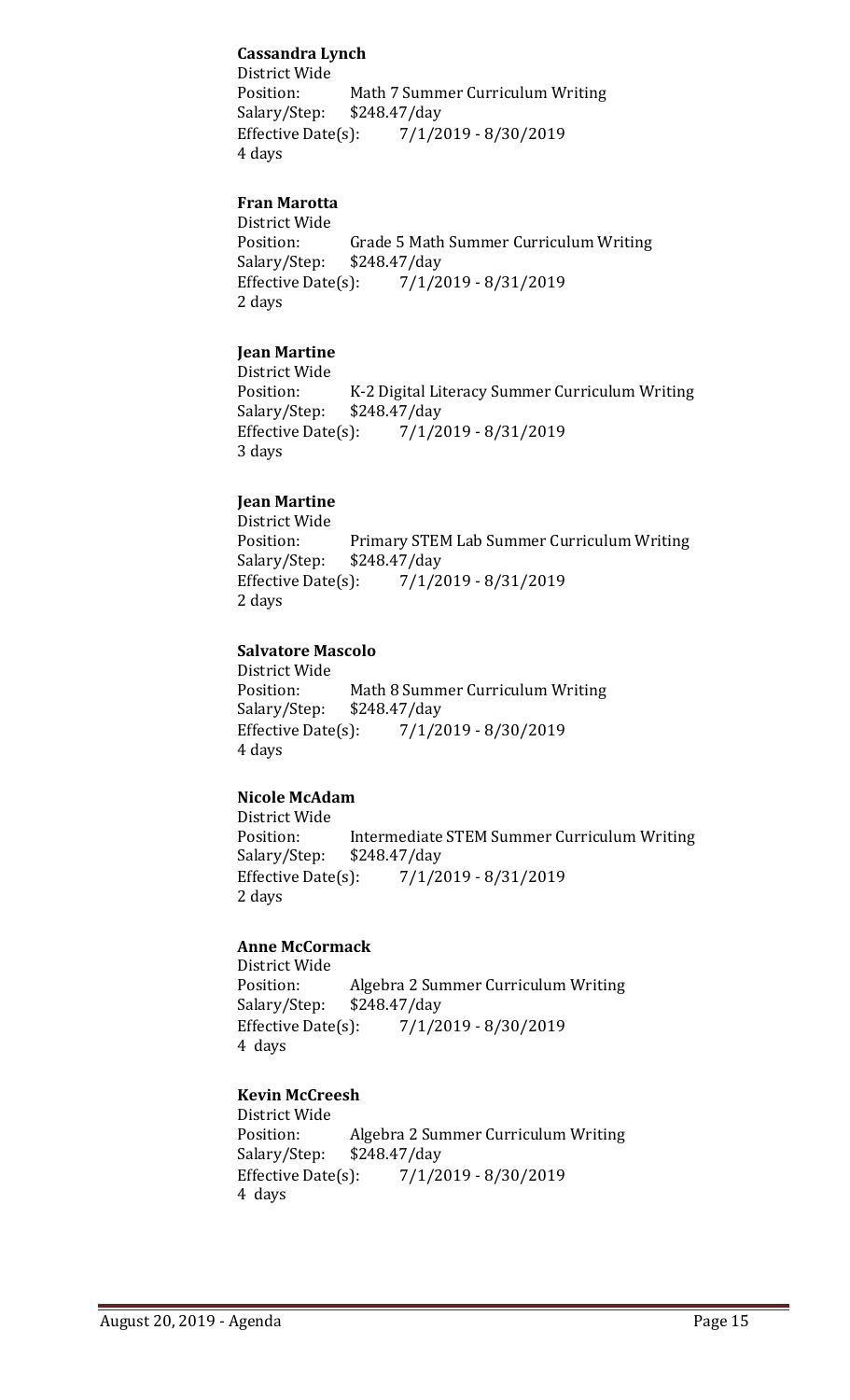# **Devante McFarlane**

Deer Park High School<br>Position: [V Head Position: JV Head Football Coach<br>Salary/Step: \$5,295.10 10 Units/Step 1 Effective Date(s): 8/19/2019 - 11/1/2019

#### **Lauren McHugh**

District Wide Primary STEM Lab Summer Curriculum Writing<br>\$248.47/day Salary/Step: \$2<br>Effective Date(s): Effective Date(s): 7/1/2019 - 8/31/2019 2 days

# **Alexandros Mesimeris**

Deer Park High School<br>Position: Ed Tec Ed Tech Mentor<br>\$1,200 Salary/Step: \$1<br>Effective Date(s): Effective Date(s): 9/1/2019 - 6/30/2020

# **Luisa Moynihan**

District Wide Grade 3 Math Summer Curriculum Writing<br>\$248.47/day Salary/Step: \$2<br>Effective Date(s): Effective Date(s): 7/1/2019 - 8/31/2019 2 days

#### **Rosanne Mozian**

District Wide Position: Grade K Math Summer Curriculum Writing<br>Salary/Step: \$248.47/day Salary/Step: \$248.47/day<br>Effective Date(s): 7/1/2 Effective Date(s): 7/1/2019 - 8/31/2019 2 days

# **Christine Musachio**

District Wide<br>Position: Position: AIS 3-5 Reading Summer Curriculum Writing<br>Salary/Step: \$248.47/day Salary/Step: \$248.47/day<br>Effective Date(s): 7/1/2  $7/1/2019 - 8/31/2019$ 2 days

# **Kristin Noblett**

District Wide<br>Position: Grade 2 Math Summer Curriculum Writing<br>\$248.47/day Salary/Step: \$2<br>Effective Date(s): Effective Date(s): 7/1/2019 - 8/31/2019 2 days

# **Heather Nola**

District Wide<br>Position: Position: Grades 9-10 Spanish 2 Summer Curriculum Writing<br>Salary/Step: \$248.47/day Salary/Step: \$248.47/day<br>Effective Date(s): 7/1/2  $7/1/2019 - 8/30/2019$ 3 days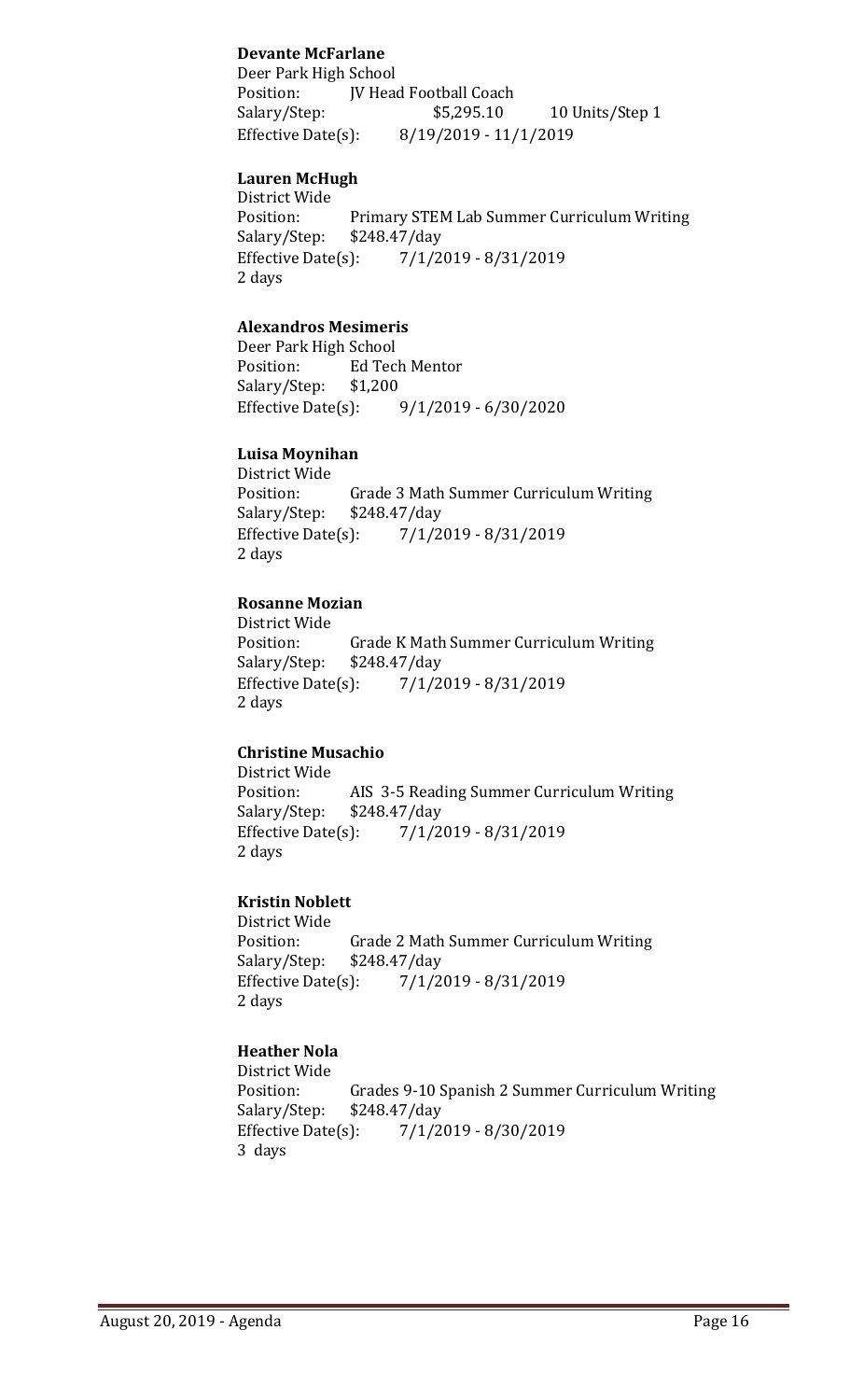# **Laura Oddo**

District Wide Grade K Math Summer Curriculum Writing<br>\$248.47/day Salary/Step: Effective Date(s): 7/1/2019 - 8/31/2019 2 days

# **Carey Okurowski**

Robert Frost Middle School<br>Position: Ed Tech Mer Ed Tech Mentor<br>\$1,200 Salary/Step: \$1<br>Effective Date(s): Effective Date(s): 9/1/2019 - 6/30/2020

# **Lori Palopoli**

District Wide Position: Gr 3-5 Digital Literacy Summer Curriculum Writing<br>Salary/Step: \$248.47/day Salary/Step: \$248.47/day<br>Effective Date(s): 7/1/2  $7/1/2019 - 8/31/2019$ 2 days

# **Jaime Pambianchi**

Deer Park High School<br>Position: Ed Tec Ed Tech Mentor<br>\$1,200 Salary/Step: \$1,<br>Effective Date(s):  $9/1/2019 - 6/30/2020$ 

# **Susan Pannell**

District Wide Position: Grade 6 Business Communications Summer Curriculum Writing<br>Salary/Step: \$248.47/day Salary/Step: \$2<br>Effective Date(s): Effective Date(s): 7/1/2019 - 8/30/2019 3 days

# **Susan Pannell**

District Wide<br>Position: Grade 8 Essentials of Computer Applications Summer Curriculum Writing<br>Salary/Step: \$248 Salary/Step: \$248.47/day<br>Effective Date(s): 7/1/2 Effective Date(s): 7/1/2019 - 8/30/2019 3 days

# **Dina Pannone**

District Wide Position: Grades 9-10 Spanish 2 Summer Curriculum Writing<br>Salary/Step: \$248.47/day \$248.47/day Effective Date(s): 7/1/2019 - 8/30/2019 3 days

# **Amy Pellegrino**

District Wide Position: Grades 6-12 ENL-NYSESLAT Summer Curriculum writing<br>Salary/Step: \$248.47/day Salary/Step: \$248.47/day<br>Effective Date(s): 7/1/2  $7/1/2019 - 8/30/2019$ 8 days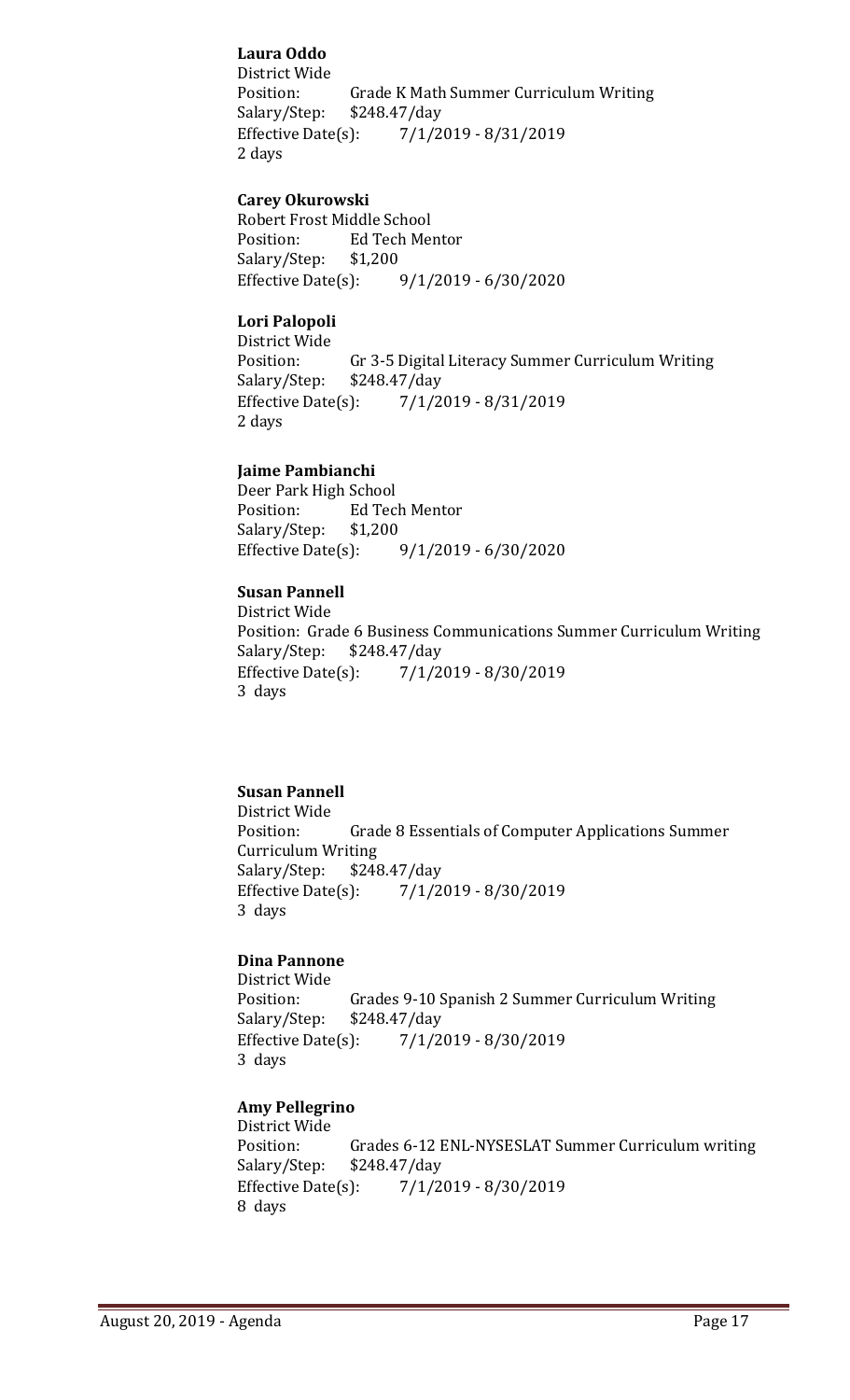# **Daryn Perry**

District Wide Position: AIS K-2 Summer Curriculum Writing<br>Salary/Step: \$248.47/day \$248.47/day Effective Date(s): 7/1/2019 - 8/31/2019 2 days

# **Kristen Petraco**

District Wide Position: Grade 3 Math Summer Curriculum Writing<br>Salary/Step: \$248.47/day \$248.47/day Effective Date(s): 7/1/2019 - 8/31/2019 2 days

# **Ann-Marie Ponzio**

District Wide Position: AIS 3-5 Reading Summer Curriculum Writing<br>Salary/Step: \$248.47/day \$248.47/day Effective Date(s): 7/1/2019 - 8/31/2019 2 days

# **Maria Racano**

District Wide Position: Pre-Algebra Summer Curriculum Writing<br>Salary/Step: \$248.47/day Salary/Step: \$248.47/day<br>Effective Date(s): 7/1/2 Effective Date(s): 7/1/2019 - 8/30/2019 2 days

#### **Nina Ragone**

District Wide Position: Grade 5 Math Summer Curriculum Writing<br>Salary/Step: \$248.47/day Salary/Step: \$248.47/day<br>Effective Date(s): 7/1/2  $7/1/2019 - 8/31/2019$ 2 days

# **Kristen Salemi**

District Wide Position: Geometry Summer Curriculum Writing<br>Salary/Step: \$248.47/day Salary/Step: \$248.47/day<br>Effective Date(s): 7/1/2 Effective Date(s): 7/1/2019 - 8/30/2019 4 days

#### **Andrea Schwint**

District Wide Grade 11 US History and Government (Framework) Summer Curriculum Writing<br>Salary/Step: \$248 Salary/Step: \$248.47/day<br>Effective Date(s): 7/1/2 Effective Date(s): 7/1/2019 - 8/30/2019 4 days

#### **Alfonsina Sguera**

District Wide Grades 9-10 Spanish 2 Summer Curriculum Writing \$248.47/day Salary/Step: \$2<br>Effective Date(s): Effective Date(s): 7/1/2019 - 8/30/2019 3 days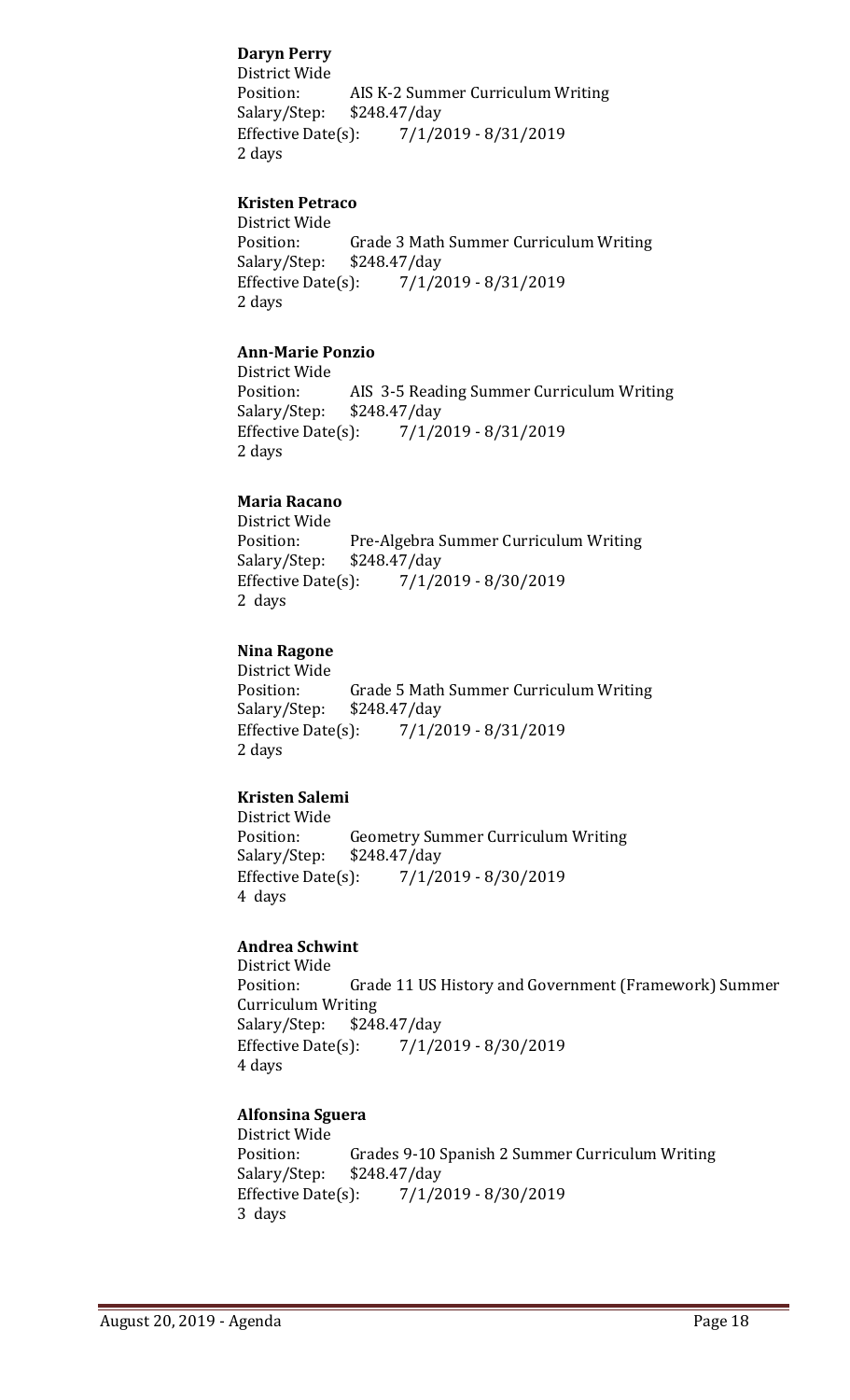# **Patricia Skjoldahl**

District Wide Grade 8 Cultural Foods Summer Curriculum Writing \$248.47/day Salary/Step: Effective Date(s): 7/1/2019 - 8/30/2019 1 day

# **Brittany Skrypek**

District Wide Position: ELA 7 Summer Curriculum Writing<br>Salary/Step: \$248.47/day \$248.47/day Effective Date(s): 7/1/2019 - 8/30/2019 1 day

# **Susan Steinman**

District Wide Position: Primary STEM Lab Summer Curriculum Writing<br>Salary/Step: \$248.47/day Salary/Step: \$248.47/day<br>Effective Date(s): 7/1/2 Effective Date(s): 7/1/2019 - 8/31/2019 2 days

# **Linda Stow**

District Wide Grade K Math Summer Curriculum Writing<br>\$248.47/day Salary/Step: \$2<br>Effective Date(s): Effective Date(s): 7/1/2019 - 8/31/2019 2 days

# **Scott Surdi**

Robert Frost Middle School<br>Position: Ed Tech Mer Ed Tech Mentor<br>\$600 Salary/Step: Effective Date(s): 9/1/2019 - 6/30/2020

# **Anthony Tannacore**

District Wide<br>Position: Math 6 Summer Curriculum Writing<br>\$248.47/day Salary/Step: \$2<br>Effective Date(s): Effective Date(s): 7/1/2019 - 8/30/2019 4 days

# **Catherine Torre**s

District Wide Grade 4 Math Summer Curriculum Writing<br>\$248.47/day Salary/Step: Effective Date(s): 7/1/2019 - 8/31/2019 2 days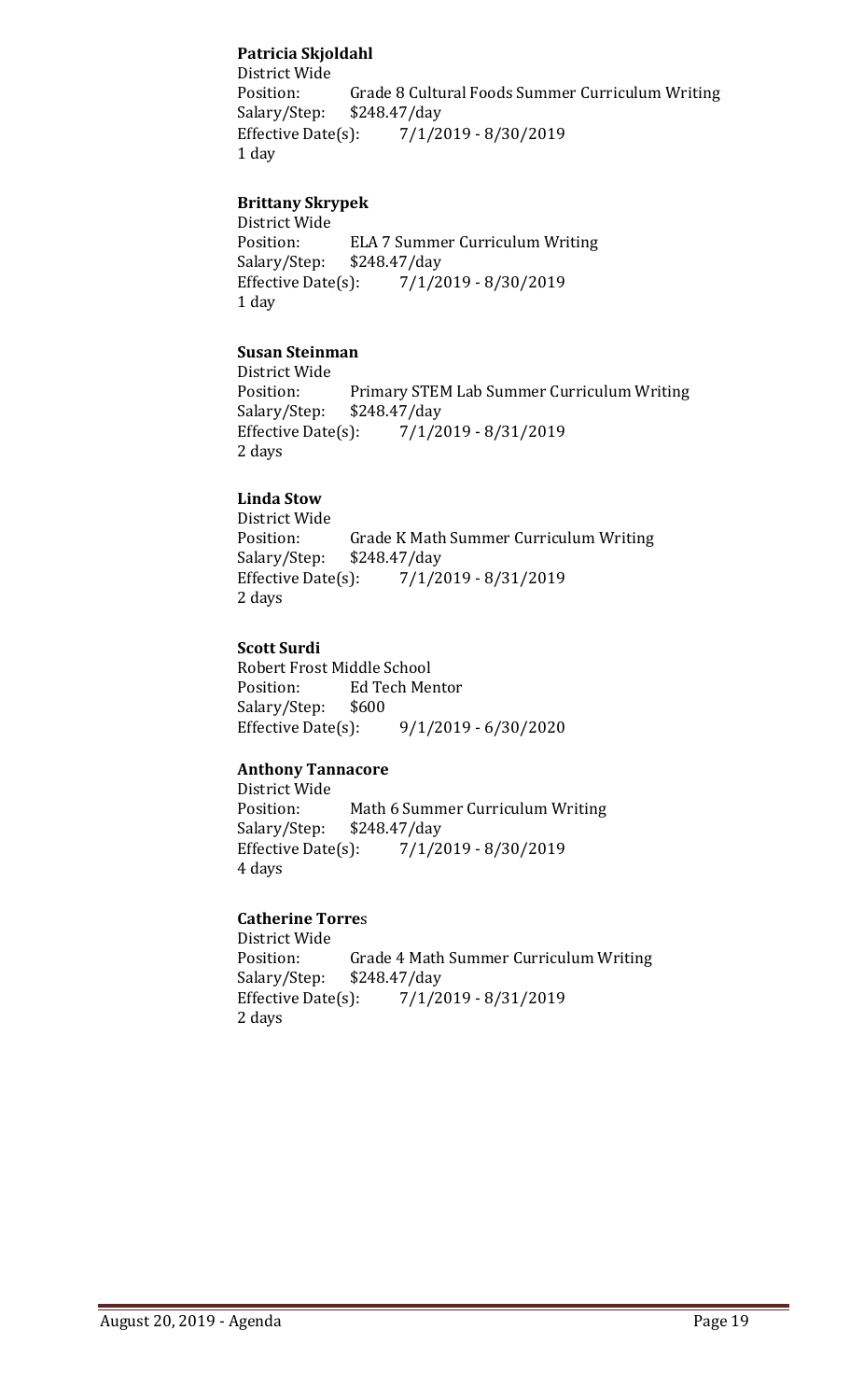| General*               | #4                      | 7/31/2019 |
|------------------------|-------------------------|-----------|
| General*               | # 5                     | 8/31/2019 |
| Federal*               | #1                      | 8/31/2019 |
| School Lunch*          | #1                      | 8/31/2019 |
| Capital*               | #1                      | 8/31/2019 |
| Capital*               | #2                      | 8/31/2019 |
|                        | Daily Check             |           |
| <b>WORKERS' COMP.*</b> | Register                | 7/19/2019 |
|                        | Daily Check             |           |
| <b>WORKERS' COMP.*</b> | Register                | 7/22/2019 |
| <b>WORKERS' COMP.*</b> | Daily Check<br>Register | 7/22/2019 |
|                        | Daily Check             |           |
| <b>WORKERS' COMP.*</b> | Register                | 7/22/2019 |
|                        | Daily Check             |           |
| <b>WORKERS' COMP.*</b> | Register                | 7/29/2019 |
|                        | Daily Check             |           |
| <b>WORKERS' COMP.*</b> | Register                | 7/30/2019 |
|                        | Daily Check             |           |
| <b>WORKERS' COMP.*</b> | Register                | 7/31/2019 |
|                        | Daily Check             |           |
| <b>WORKERS' COMP.*</b> | Register                | 8/1/2019  |
|                        | Daily Check             |           |
| <b>WORKERS' COMP.*</b> | Register                | 8/2/2019  |

# **SCHEDULE D – BID AWARDS**

# *Bids for Bid # BDP19-006 School and Facilities Shirts, Sweatshirts and Jackets were received and opened at 11:00 AM on March 21, 2019.*

Bids were advertised in Newsday. Forms and specifications were processed in accordance with Section 103 of the General Municipal Law and bids were solicited on the Empire State Purchasing Group website at [www.EmpireStateBidSystem.com.](http://www.empirestatebidsystem.com/)

Bids were received from the following vendors:

ABC Custom Sales, Inc. Arrow Safety Device Company BSN Sports Express Press Loreman's Embroidery, Engraving, Screenprinting, LLC South Shore Outdoor

Present at bid opening: Lauren von Ende, Purchasing Agent and Margaret Jacobs, Recorder. There were no vendors present.

It is recommended that the bid be awarded to the following vendors as the lowest responsible bidders meeting specifications (see attached pricing in file):

ABC Custom Sales, Inc. BSN Sports Express Press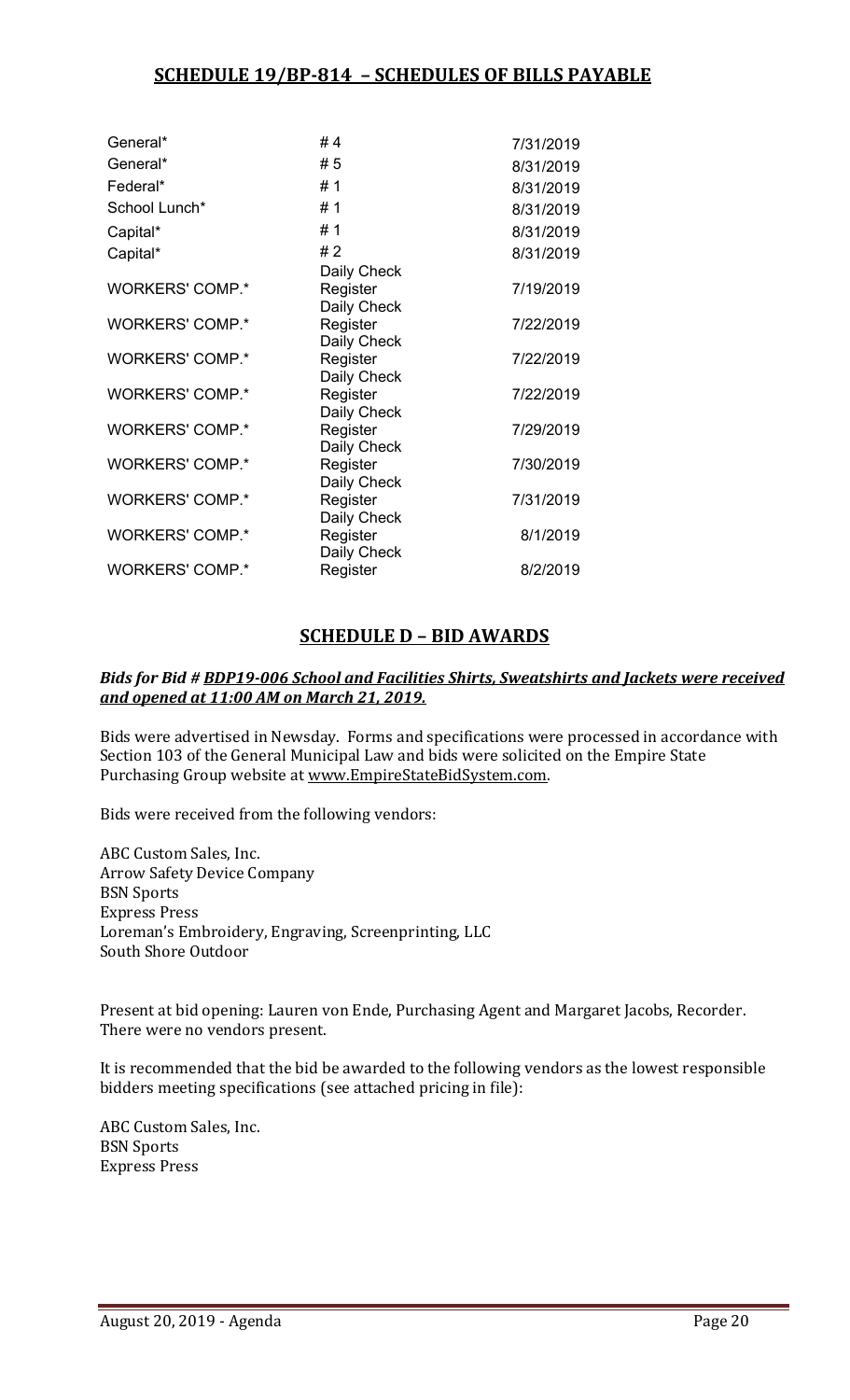# *Bids for Bid # BDP19-020 Pupil Transportation To and From AHRC and Sayville Learning Center were received and opened at 11:00 AM on July 12, 2019.*

Bids were advertised in Newsday. Forms and specifications were processed in accordance with Section 103 of the General Municipal Law and bids were solicited on the Empire State Purchasing Group website at [www.EmpireStateBidSystem.com.](http://www.empirestatebidsystem.com/)

Bids were received from the following vendors:

Acme Bus Corp. Educational Bus Transportation, Inc. Suffolk Transportation Service, Inc. Towne Bus Corp.

Present at bid opening: Lauren von Ende, Purchasing Agent and Linda Martinez, Recorder. Vendors present: Eileen Betz, Educational Bus Transportation, Inc.; Ron Bonanno, Acme Bus Corp. and Al Morgan, Suffolk Transportation Service, Inc.

It is recommended that the bid be awarded to the following vendors as the lowest responsible bidders meeting specifications (see attached pricing in file):

Educational Bus Transportation, Inc. Suffolk Transportation Service, Inc.

# **SCHEDULE 19-E-435 - EXPLANATION OF BUDGETARY TRANSFERS #T29, T3, T4 & T5**

# **SCHEDULES 19-F-361- CONTRACT REPORT**

# **SCHEDULE 8-H-19 – HOME TEACHING (regular & special)** (confidential)

**SCHEDULE 8-S-19 - - SPECIAL TRANSPORTATION** (confidential)

**SCHEDULE 8-SE-19 – COMMITTEE RECOMMENDATIONS** (confidential**)**

**RECEIPT** *Upon a motion by Mr. Gouskos, seconded by Ms. Gulli Grunseich,* **OF** *the Board of Education unanimously approved the following*  **SCHEDULES** *Receipt of Schedules collectively:*

# **SCHEDULE 19-A-482 – TREASURER's REPORT**

Claims Audit

July 1, 2019 - July 31, 2019